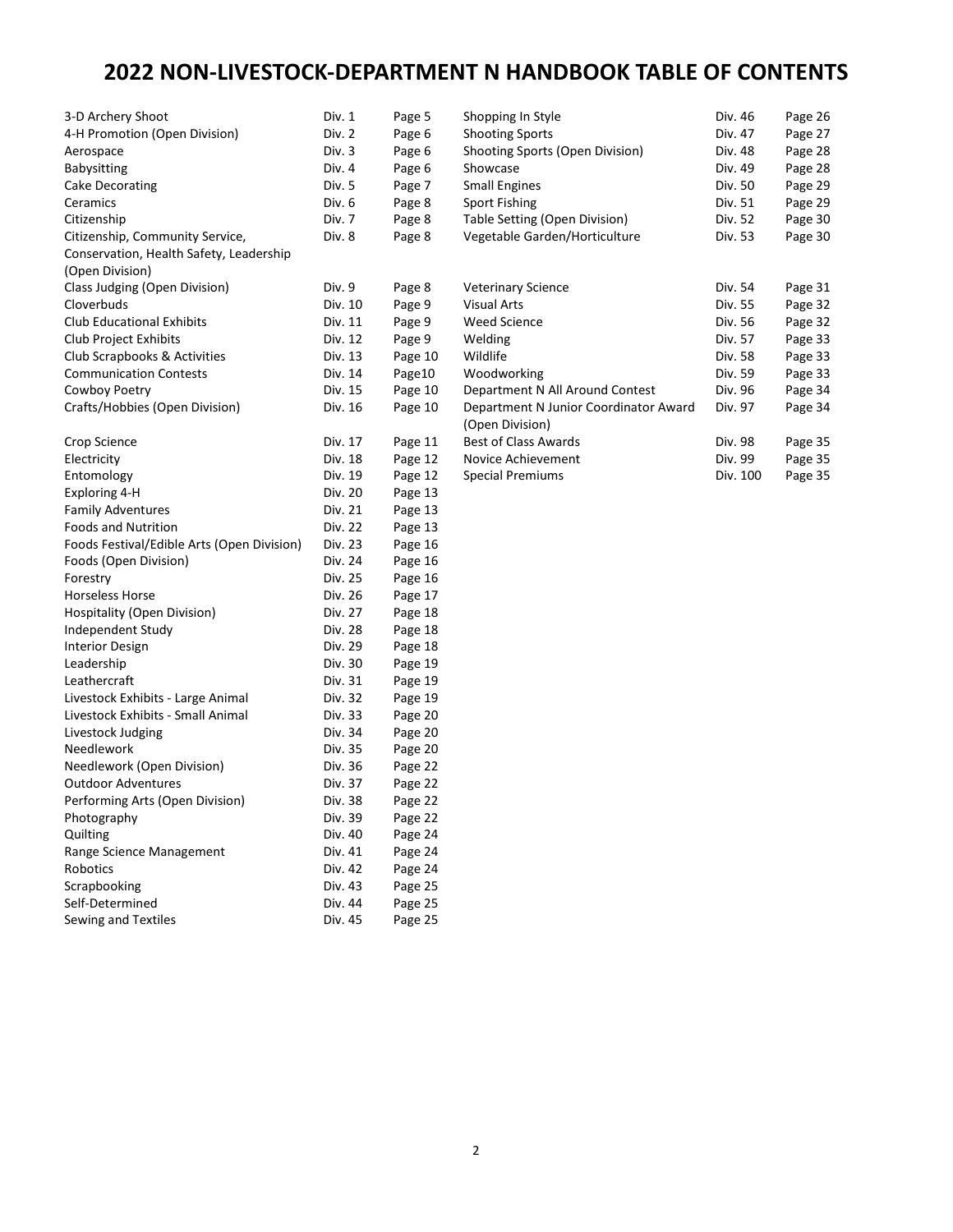# **2022 DEPARTMENT N (Non-Animal) SCHEDULE**

Demonstrations, Performing Arts and Workshops cannot take place during other scheduled Events (Awards, Showcase, Quiz Bowl, Foods Festival, Class Judging) in the building. They must be scheduled before or after events or in the evening. All demonstrations, workshops, etc. must be completed prior to 2:00 pm Saturday August 20.

| <b>MONDAY, AUGUST 8</b>                     |                                                                                                                                                                                                                                                                                                   |
|---------------------------------------------|---------------------------------------------------------------------------------------------------------------------------------------------------------------------------------------------------------------------------------------------------------------------------------------------------|
| 8:30 am-7:30pm                              | Club Booth Exhibits setup @ Expo small bay<br>*All loose hanging decorative CLOTH materials shall be flame retardant treated and marked in an inconspicuous but<br>consistent location.<br>**Plastic draped tablecloths do NOT meet the flame spread rating and are NOT acceptable for backdrops. |
| 8:30 am-12:30 pm                            | Registration for morning session                                                                                                                                                                                                                                                                  |
| 9:00 am-1:00 pm                             | Interview Judging @ Expo                                                                                                                                                                                                                                                                          |
| 4:30-7:00 pm                                | Registration for evening session                                                                                                                                                                                                                                                                  |
| 4:30-7:30 pm                                | Interview Judging @ Expo<br>* Exhibitors with 25 exhibits or more must be judged in the morning session. No Exceptions.                                                                                                                                                                           |
|                                             | ** Exhibitors with 10-24 exhibits must check in before 6:30 pm. No Exceptions.                                                                                                                                                                                                                    |
|                                             | *** Exhibitors checking in after 6:30 pm may be allowed to show (at the discretion of the Department N<br>Superintendent) but will NOT be eligible for Best of Class nomination.                                                                                                                  |
|                                             |                                                                                                                                                                                                                                                                                                   |
| <b>WEDNESDAY, AUGUST 10</b><br>4:00-8:00 pm | Club Booth Exhibits setup @ Expo small bay                                                                                                                                                                                                                                                        |
|                                             | *All loose hanging decorative CLOTH materials shall be flame retardant treated and marked in an inconspicuous but<br>consistent location.                                                                                                                                                         |
| $5:30 \text{ pm}$                           | ** Plastic draped tablecloths do NOT meet the flame spread rating and are NOT acceptable for backdrops.<br>Department N Best of Class nominees who are selling items setup the Buy a Piece of 4-H area @ Expo small bay                                                                           |
| <b>SATURDAY, AUGUST 13</b>                  |                                                                                                                                                                                                                                                                                                   |
| 11:00 am-9:00 pm                            | Club Exhibits on display @ Expo small bay                                                                                                                                                                                                                                                         |
| 2:00 pm                                     | 4-H Fun @ Expo small bay                                                                                                                                                                                                                                                                          |
| <b>SUNDAY, AUGUST 14</b>                    |                                                                                                                                                                                                                                                                                                   |
| 11:00 am-9:00 pm                            | Club Exhibits on display @ Expo small bay                                                                                                                                                                                                                                                         |
| 6:30 pm                                     | Quiz Bowl @ Expo small bay                                                                                                                                                                                                                                                                        |
| <b>MONDAY, AUGUST 15</b>                    |                                                                                                                                                                                                                                                                                                   |
| 11:00 am-9:00 pm                            | Club Exhibits on display @ Expo small bay                                                                                                                                                                                                                                                         |
| 11:00 am                                    | Archery Shoot @ SuperBarn                                                                                                                                                                                                                                                                         |
| <b>TUESDAY, AUGUST 16</b>                   |                                                                                                                                                                                                                                                                                                   |
| 11:00 am-9:00 pm                            | Club Exhibits on display @ Expo small bay                                                                                                                                                                                                                                                         |
| 6:30 pm                                     | Annual Awards Program & Refreshments @ Expo Arena                                                                                                                                                                                                                                                 |
| 6:30 pm                                     | Showcase @ Expo Arena                                                                                                                                                                                                                                                                             |
| <b>WEDNESDAY, AUGUST 17</b>                 |                                                                                                                                                                                                                                                                                                   |
| 11:00 am-9:00 pm                            | Club Exhibits on display @ Expo small bay                                                                                                                                                                                                                                                         |
| 1:00-3:30 pm                                | Foods Festival & Edible Arts display @ Expo small bay                                                                                                                                                                                                                                             |
| <b>THURSDAY, AUGUST 18</b>                  |                                                                                                                                                                                                                                                                                                   |
| 11:00 am-9:00 pm                            | Club Exhibits on display @ Expo small bay                                                                                                                                                                                                                                                         |
| <b>FRIDAY, AUGUST 19</b>                    |                                                                                                                                                                                                                                                                                                   |
| 11:00 am-9:00 pm                            | Club Exhibits on display @ Expo small bay                                                                                                                                                                                                                                                         |
| 12:00-2:30 pm                               | All Class Judging @ Expo small bay                                                                                                                                                                                                                                                                |
| <b>SATURDAY, AUGUST 20</b>                  |                                                                                                                                                                                                                                                                                                   |
| 11:00 am-9:00 pm                            | Club Exhibits on display @ Expo small bay                                                                                                                                                                                                                                                         |
| <b>SUNDAY, AUGUST 21</b>                    |                                                                                                                                                                                                                                                                                                   |
| 11:00 am-1:00 pm                            | Checkout Day-Removal of all Exhibits @ Expo small bay                                                                                                                                                                                                                                             |
|                                             |                                                                                                                                                                                                                                                                                                   |
|                                             |                                                                                                                                                                                                                                                                                                   |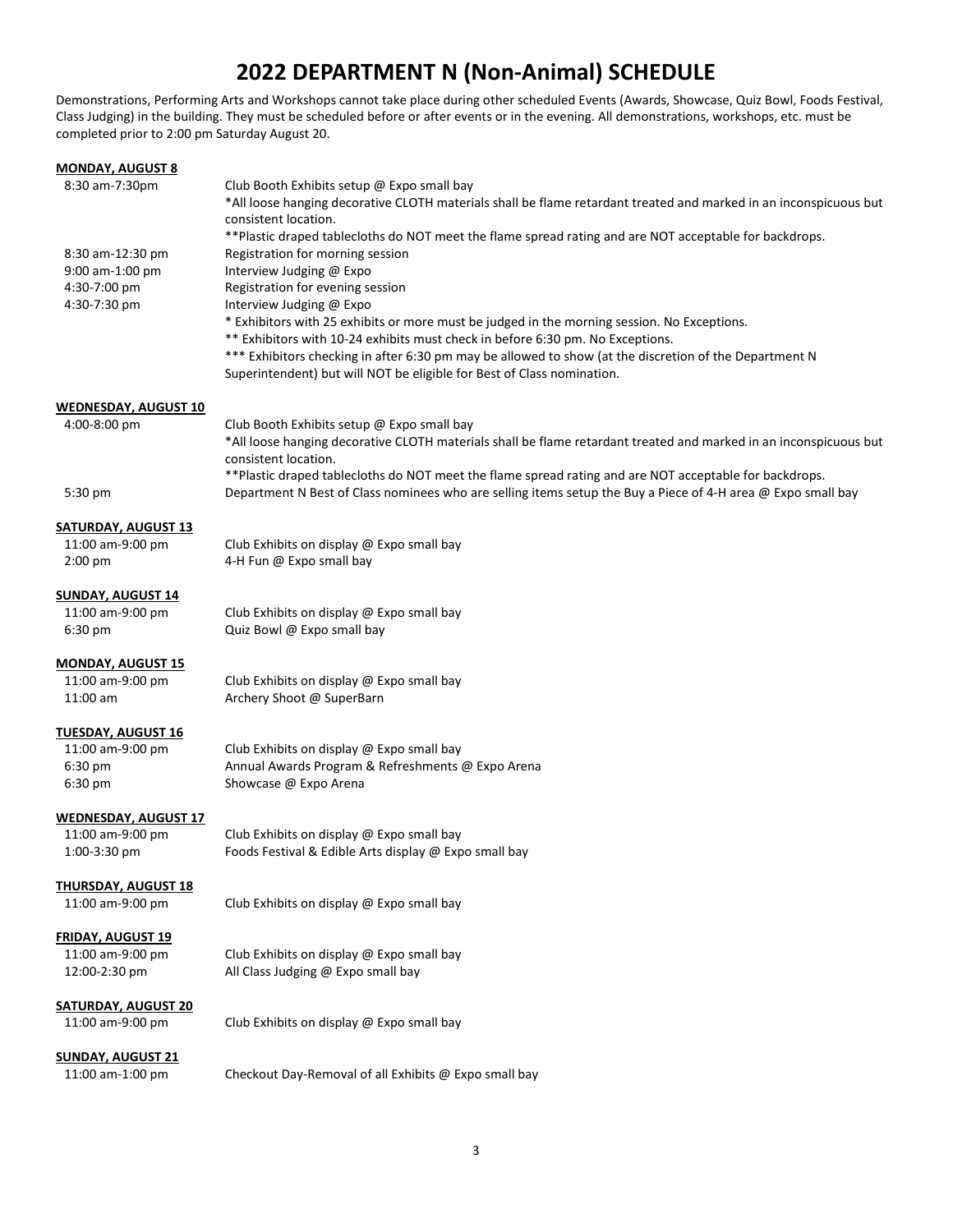# **DEPARTMENT N (Non-Animal)**

**4-H EXTENSION AGENT**: Roni Baker **PHONE**: 256-2828 **SUPERINTENDENTS**: Chris Martin **PHONE**: 248-1425 **ENTRY FEE**: \$20 **LATE FEE**: \$50.00 (See Rule #4)

Exhibiting in Department N of the MontanaFair is an educational event for 4-H exhibitors enrolled in Home Economics, Agriculture, Livestock, and general projects that do not require the exhibition of an animal.

Exhibits are judged in an interview process whereby the exhibitor is judged not just on the end product of the project, but on the learning that took place. Judging is done under the Danish system: that is, instead of placing only one exhibit in First, Second, and Third Class, more than one exhibit may be placed in each. 4-Her's do not compete with one another for ribbons (except in the awarding of Special Premiums-Division 100). Each 4-Her is judged on their individual merit according to ability, age, and years in the project.

#### **PURPOSE AND OBJECTIVES:**

- 1. Learn project skills and knowledge by taking part in an evaluation process with a judge having expertise in that project area.
- 2. Build self-confidence by participating in a one-on-one interview with a judge, sharing what and how a project is learned.
- 3. Learn better methods of obtaining desired exhibit quality through a judge's explanation and exchange of ideas.
- 4. Develop good sportsmanship habits.
- 5. Develop teamwork by working with and helping others (a) in sharing responsibilities of coordinating MontanaFair and (b) participating in MontanaFair.
- 6. Share with the public an idea of what 4-H involves through displaying exhibits, club booths and activities.

#### **GENERAL RULES**

1. **ELIGIBILITY TO EXHIBIT AND BE JUDGED:** All exhibitors in Department N must be residents of Montana and be a currently enrolled member of a Montana 4-H club or FFA Chapter. Exhibitors must be enrolled in a project related to the divisions they enter except in: Division 2-Open Division 4-H Promotion; Division 8-Open Division Citizenship Etc.; Division 9-Open Division Class Judging; Division 14-Communications Contests; Division 16-Open Division Crafts and Hobbies; Division 23-Open Division Foods Festival/Edible Arts; Division 24-Open Division Foods; Division 27-Open Division Hospitality; Division 36-Open Division Needlework; Division 38-Open Division Performing Arts; Division 48- Open Division Shooting Sports; Division 52-Open Division Table Setting; Division 96-Department N All Around; Division 97-Open Division Junior Coordinator. Any enrolled 4-H exhibitor may enter these Divisions. **Entries in these divisions (with the exception of Division 2) are not eligible for Best of Class**.

**Independent Study:** Anyone enrolled in Independent Study should enter those projects in Division 28.

**Junior**: Member is not 14 years of age by October 1, of the current 4-H year.

**Senior**: Member is 14 years old but not older than 19 by October 1, of the current 4-H year.

**Cloverbud**: Member is 6-8 years old.

- 2. **RULES**: Exhibitors failure to comply with rules will result in forfeit of their premium check, dismissal, and/ or other consequences.
- 3. **RESPONSIBILITY FOR MATERIALS AND EXHIBITS.** Neither MontanaFair Management, nor anyone associated with MontanaFair Management, will be held responsible for loss of, damage to, or safe return of any article exhibited during MontanaFair or while in route to or from MontanaFair. Due care and caution will be exercised to prevent loss or damage.
- 4. **ENTRY DEADLINE**: Friday, July 1, 2022, by 5:00 pm. All entries MUST be completed and submitted online at www.MontanaFair.com before 5:00 pm. Entries received after 5:00 pm on July 1, 2022, and before 5:00 pm on July 8, 2022, will incur a \$50 per exhibitor late fee. Late fee payment must be made to the Yellowstone County 4-H Council and delivered to the Extension Office by 5:00 pm on July 15 (not postmarked by) or the exhibitor will not exhibit at MontanaFair. Entries submitted after 5:00 pm on July 8, 2022, will not be accepted. NO EXCEPTIONS.
- **5. THERE WILL BE A LIMIT OF FOUR SCRATCHES ON ANY ENTRY. MORE THAN FOUR COULD RESULT IN A FORFEITURE OF PREMIUM MONEY. ENTRIES WITH MORE THAN FOUR SCRATCHES MAY NOT COMPETE FOR AWARDS.**
- 6. **INTERVIEW JUDGING DAY VOLUNTEER**: During a club's scheduled interview judging time, a club adult volunteer must be assigned to assist with Interview Judging Day. The adult must be available to help Department N clerks as needed. (e.g., crowd control, help at judging stations, assisting judges, etc.) The name of the club's adult volunteer should be turned into the Extension Office by the entry deadline. A list of jobs will be published in the newsletter. If a club does not have someone to help on Interview Judging Day, the exhibitors of that club may lose their premium money. Helpers will sign in at the registration table on Interview Judging Day. Parents cannot be inside while their child is being judged.
- 7. **ABSENTEE INTERVIEW JUDGING FORM:** Exhibitors who are unable to be present at the MontanaFair **must** complete an Absentee Interview Judging form for each project that will be judged. The exhibitor is responsible for making arrangements for another 4-H exhibitor to take a form with the project to each judge. The form must also be presented to the Department N Superintendent **PRIOR** to the judging of exhibits. The exhibits must be presented to the judge just as the exhibitor would if he/she were presenting.
- 8. **INTERVIEW JUDGING DAY SCHEDULE**: 4-H Clubs are scheduled for either a morning or evening judging session. **If you arrive at a time other than when your club is scheduled, you will wait until the scheduled club is through being judged (unless special arrangements have been made with the Extension Agent and/or Department N Superintendent prior to the week of Interview Judging). Exhibitors with between 10 and 24 exhibits must check in before 6:30 pm. NO EXCEPTIONS. If checked in after 6:30 pm exhibitor may be allowed to show (at**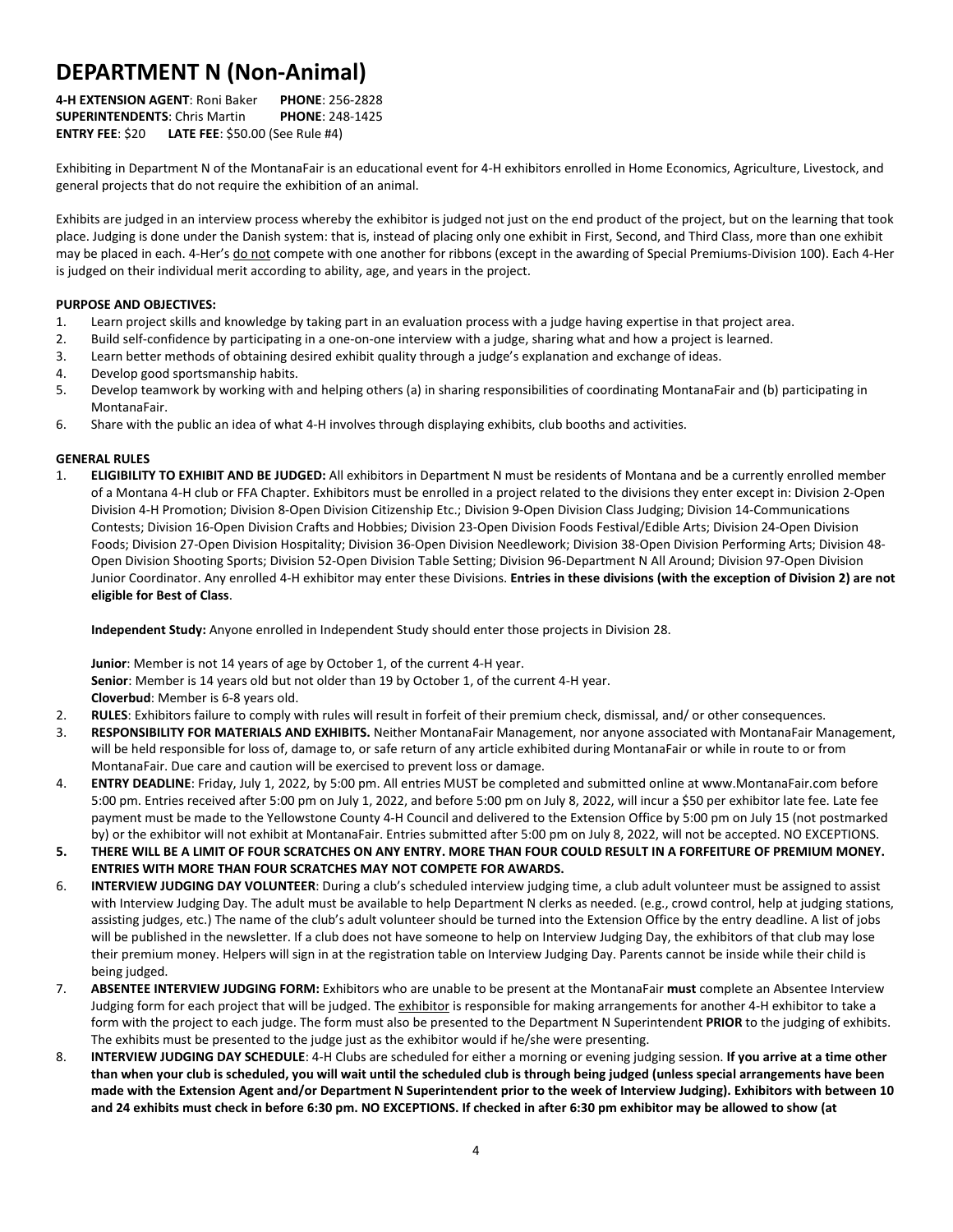**discretion of Department N Superintendent) but will NOT be eligible for Best of Class nomination. Exhibitors with 25 or more exhibits (excluding non-judged Divisions) must come to the morning judging session and remain until judging is completed.**

- 9. **EXHIBITOR ATTIRE**: The following clothing is **NOT** acceptable at **ANY** time while participating in Department N/4-H workshops, judging, events, etc.: exposed midriffs, spaghetti straps, parched, un-hemmed or holey jeans, cutoffs, any clothing with graphic pictures and/or offensive language. Exhibitors who do not adhere to these standards will be asked to leave and change their clothes before returning.
- 10. **EDUCATIONAL DISPLAYS/POSTERS:** Educational displays should not be limited solely to posters. Posters and educational displays should be on the level of the project. The size depends on the amount of information you want on your poster. Posters may be full size (22" x 28") half size (14" x 22") or trifold (e.g., Science boards) and should be readable from 20 feet. The best visual color is yellow with black lettering, but you may choose any color. Poster making guidelines are available from the Extension Office. Posters must be labeled on the back with Exhibitor name, address, club, and Class number.
- 11. **A PROJECT NOTEBOOK** should include the project book and other related items (research, plans, stories, photos, record sheets, etc.) Project Books alone are not an exhibit and will be disqualified. If the Project book has activities, follow the activity requirement in the Record Book competition Activities Required by Project document that is on the Yellowstone County 4-H website.
- 12. **CLUB BOOTHS:** All loose hanging decorative CLOTH materials shall be flame retardant treated and marked in an inconspicuous but consistent location. Plastic draped tablecloths do NOT meet the flame spread rating and are NOT acceptable for backdrops. Club booths **MUST DISPLAY** all items entered in MontanaFair by their club exhibitors, except for items on display elsewhere in the Department. Exhibitors must leave all projects in Department N for exhibition with the exception of guns and other valuable items which must be taken home after they are judged. Early removal of projects could result in forfeiture of premiums. If you need your project notebook for Department A events, you must check it out through the Extension Agent or Department N Superintendent prior to Club Booth set-up.
- 13. **BUY A PIECE OF 4-H!** Best of Class nominees can place their item in the 4-H for sale section at the MontanaFair if they wish. If an exhibitor would like to sell their item, he/she must come to Department N on Wednesday, August 10 at 5:30 pm to help set up the sale area. If you are not there at 5:30 pm you may not participate. Exhibitors must price their item to be sold. MontanaFair clerks will keep track of items as they sell. Each 4-H exhibitor can sell two items. If you sell a food item, you will need to furnish the buyer with a fresh item. Buyers should make arrangements to pick up purchased items at their convenience or pick items up on Saturday, August 20 between 6:00 pm and 9:00 pm or Sunday, August 21 from 11:00 am to 1:00 pm. Buyer may also arrange for delivery by the 4-H exhibitor. Selling exhibitor must send a Thank You card to each buyer within a week following the MontanaFair and must notify the Extension Office when the thank you card has been sent. Exhibitors will not receive money until a Thank You card has been mailed/delivered to their buyer and the Extension office has been notified the thank you card was mailed.
- 14. **CLUB RAFFLE OR SALE** A 4-H Club will be allowed to sell or raffle one item in Department N at MontanaFair during the hours the department is open. Interested clubs must submit a letter of application by the MontanaFair entry deadline. Clubs will be selected as room permits (maximum of 3). The sale must be organized and managed by the selected club(s). Department N clerks will NOT oversee the sale Proceeds will be given to the 4-H Club. Club selection will be rotated each year.
- 15. **EXHIBIT REMOVAL: All exhibits must remain on display until Check Out Day,** Sunday, August 21 from 11:00 am to 1:00 pm, except in cases of an emergency or where prior arrangements have been made. All returnable exhibits remaining after Check Out Day will be left in the Department **Exhibitors who do not collect their exhibits may forfeit premium money.**
- 16. **PREMIUM CHECKS:** Premium checks will be mailed to individual exhibitors. **IF PREMIUM CHECKS ARE NOT CASHED BY NOVEMBER 30 OF THE CURRENT YEAR, THEY WILL BE VOID. Errors on premium checks must be reported to the Extension Office by November 15.**

#### **3-D ARCHERY SHOOT**

#### **DIVISION 1**

#### **Special Rules:**

- 1. This event will be held Monday, August 15 at 11:00 am at the SuperBarn.
- 2. You must be enrolled in a 4-H Archery or Hunting Project taught by a certified leader to participate. Your leaders name needs to be included on your entry.
- 3. Awards will be based on exhibitor age, sex and bow Division.
	- a) Primitive Bow any long or recurve bow
	- b) Bare Bow any bow without sights, no release
	- c) Limited Bow any bow with sights, no release
	- d) Unlimited Bow any bow with sights, release, or scope
- 4. Premiums will be awarded as follows in each flight group:
	- 1<sup>st</sup> Blue Flat ribbon
	- 2<sup>nd</sup> Red Flat ribbon
	- 3rd White Flat ribbon
	- 4th Pink Flat ribbon
	- 5<sup>th</sup> Blue Small ribbon
	- 6th Red Small ribbon
- 5. Shooters will follow the range commander's orders at all times. Any shooter that does not follow orders will be warned. Shooters may be asked to leave the line for any infraction. No High Draws! Any intentional head shots will get a warning. Remember that not everyone watching is a shooter or hunter.
- 6. All shooters are responsible for their own equipment. Bring equipment in a case if possible. Shooters must have all necessary equipment on the line at the start of the event. You **will not** be allowed to leave the line for more arrows so bring extra equipment with you to the line.
- 7. If there are less than five shooters in a Class, they may be moved up a Class or two if needed. Exhibitors will shoot against exhibitors with the same kind of bows but may shoot against exhibitors of a different age.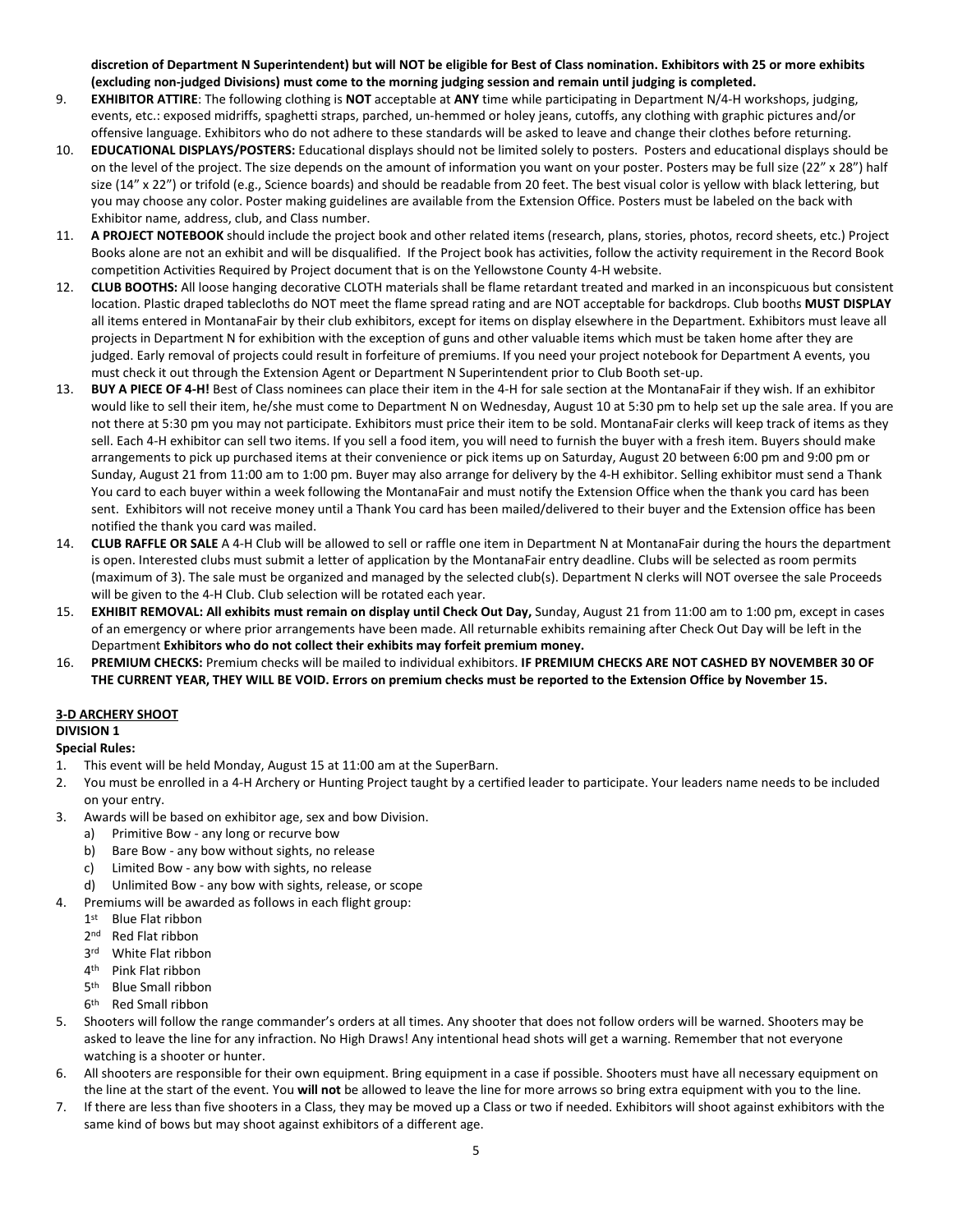- 8. We want everyone to have fun, but your bow can be a dangerous weapon. If you are acting in an unsafe manner, you will be asked to leave. Shoot well, shoot safe and have lots of fun.
- 9. No lighted knocks or range finders will be allowed on the line.
- 10. Montana 4-H Archery rules will be followed at all times.

- 1. Beginner (10 and under) Primitive Bow
- 2. Beginner (10 and under) Bare Bow
- 3. Beginner (10 and under) Limited
- 4. Beginner (10 and under) Unlimited
- 5. Junior (11 13) Primitive Bow
- 6. Junior (11 13) Bare Bow
- 7. Junior (11 13) Limited
- 8. Junior (11 13) Unlimited
- 9. Senior (14 and over) Primitive Bow
- 10. Senior (14 and over) Bare Bow
- 11. Senior (14 and over) Limited
- 12. Senior (14 and over) Unlimited

## **4-H PROMOTION (OPEN DIVISION)**

## **DIVISION 2**

**Special Rule:**

1. Exhibitors do not have to be enrolled in a project to enter this division. Entries are eligible for Best of Class.

## **Class**

- 1 Scrapbook, individual
- 2 Poster promoting 4-H, made by individual
- 3 Banner promoting 4-H, made by individual
- 4 Radio program (written by 4-H exhibitor)
- 5 Video program not to exceed 10 minutes in length (produced by 4-H exhibitor)
- 6 4-H news photography album of 4-H news photos; published & unpublished with suggested outlines and/or captions
- 7 Club Promotion
- 8 Other way to promote 4-H

#### **AEROSPACE**

**DIVISION 3**

**Special Rule:**

1. All rockets must be disengaged.

#### **Lift Off - Level 2**

**Class**

- 1 Exhibit 1
- 2 Exhibit 2
- 3 Exhibit 3
- 4 Project Notebook See general rule #11
- 5 Poster

#### **Reaching New Heights - Level 3**

#### **Class**

- 6 Exhibit 1
- 7 Exhibit 2
- 8 Exhibit 3
- 9 Project Notebook See general rule #11

10 Poster

### **Pilot in Command - Level 4**

#### **Class**

- 11 Exhibit 1
- 12 Exhibit 2
- 13 Exhibit 3
- 14 Project Notebook See general rule #11
- 15 Poster

#### **BABYSITTING**

#### **DIVISION 4**

- 1 Babysitter's Magic Bag Page 14
- 2 Family File and Job Log Page 16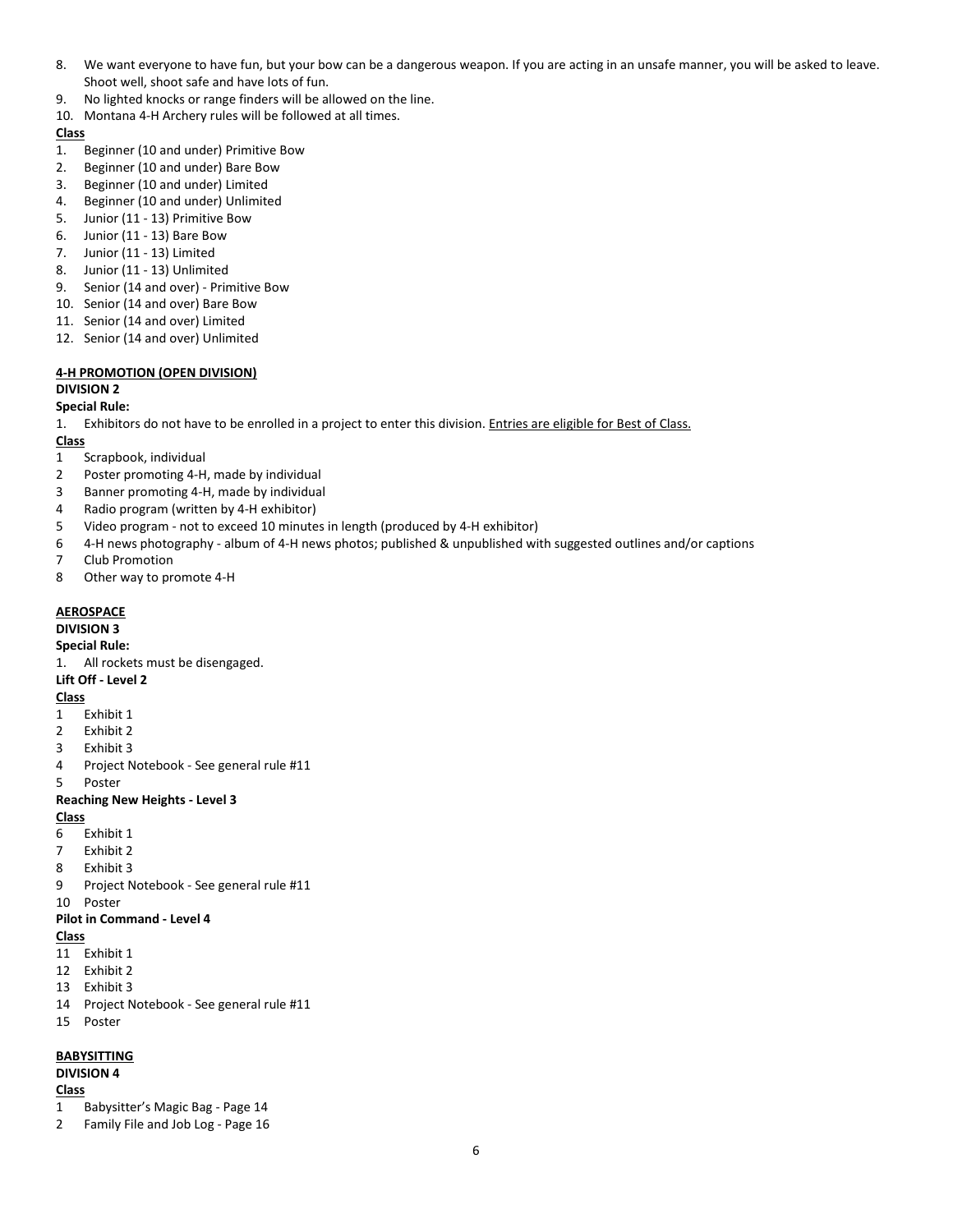- Parent/Guardian Survey's Page 20
- Boo Boo Bunny Page 38
- First Aid Kit Page 45
- Poster Ages & Stages of children Page 49
- Poster Food & Nutrition of children -Page 61
- Babysitting Business Card & fliers or marketing pieces Page 74
- Project Notebook See general rule #11
- Other unlike exhibits (Not a poster)

## **CAKE DECORATING**

## **DIVISION 5**

### **Special Rules:**

- 1. When "cake" is not specifically indicated, foam cake forms can be used.
- 2. You must sign up for the level you are currently enrolled in.

## **Level 1**

## **Class**

- One single layer decorated cake
- Cut up cake
- Technique board on 10" x 14" cardboard sheet; showing how to make the following: stars, flowers, leaves and techniques from Level 1
- Make a parchment bag
- Decorated character cake in a specialty pan
- Smoothly frosted single layer cake
- Cake/cupcake decorated with stars, flowers, and leaves
- Cake/cupcake decorated with writing and/or borders
- Cake/cupcake with any combination of combing, grass, fur/hair, outline or fill-in, paper pattern, stenciling or sugar mold
- Foam form using a combination of level 1 skills
- 11 Any other item using Level 1 skills
- Project Notebook See general rule #11
- Any other item related to cake decorating

## **Level 2**

## **Class**

- One single layer decorated cake
- One two-layer decorated cake
- Decorated cake with brush or spatula striping
- Cake/cupcake using a combination of borders, leaves, flowers, special effects, and/or side decorations
- Sugar mold (Easter egg, ball, or bell) using Level 2 skills
- Foam form using a combination of Level 2 skills
- Project Notebook See general rule #11
- Any other item using Level 2 skills
- Any other item using Level 2 skills
- Any other item related to cake decorating

## **Level 3**

## **Class**

- One frosted, assembled and decorated stacked-tiered wedding cake (either cake or foam)
- Exhibit featuring side decorating or drop string work, flowers, figure piping, deep color effects, painting (either cake or foam)
- Exhibit combining borders, flowers, special effects, lettering (either cake or foam)
- Foam form using a combination of Level 3 skills
- Project Notebook See general rule #11
- Any other item using Level 3 skills
- Any other item using Level 3 skills
- Any other item using Level 3 skills
- Any other item related to cake decorating
- Any other item related to cake decorating

## **Levels 1-3 Fondant Junior**

## **Class**

- Single layer cake or foam using rolled fondant
- Multi layered cake or foam using rolled fondant
- Special design cake or foam using rolled fondant

## **Levels 1-3 Fondant Senior**

- Single layer cake or foam using rolled fondant
- Multi layered cake or foam using rolled fondant
- Special design cake or foam using rolled fondant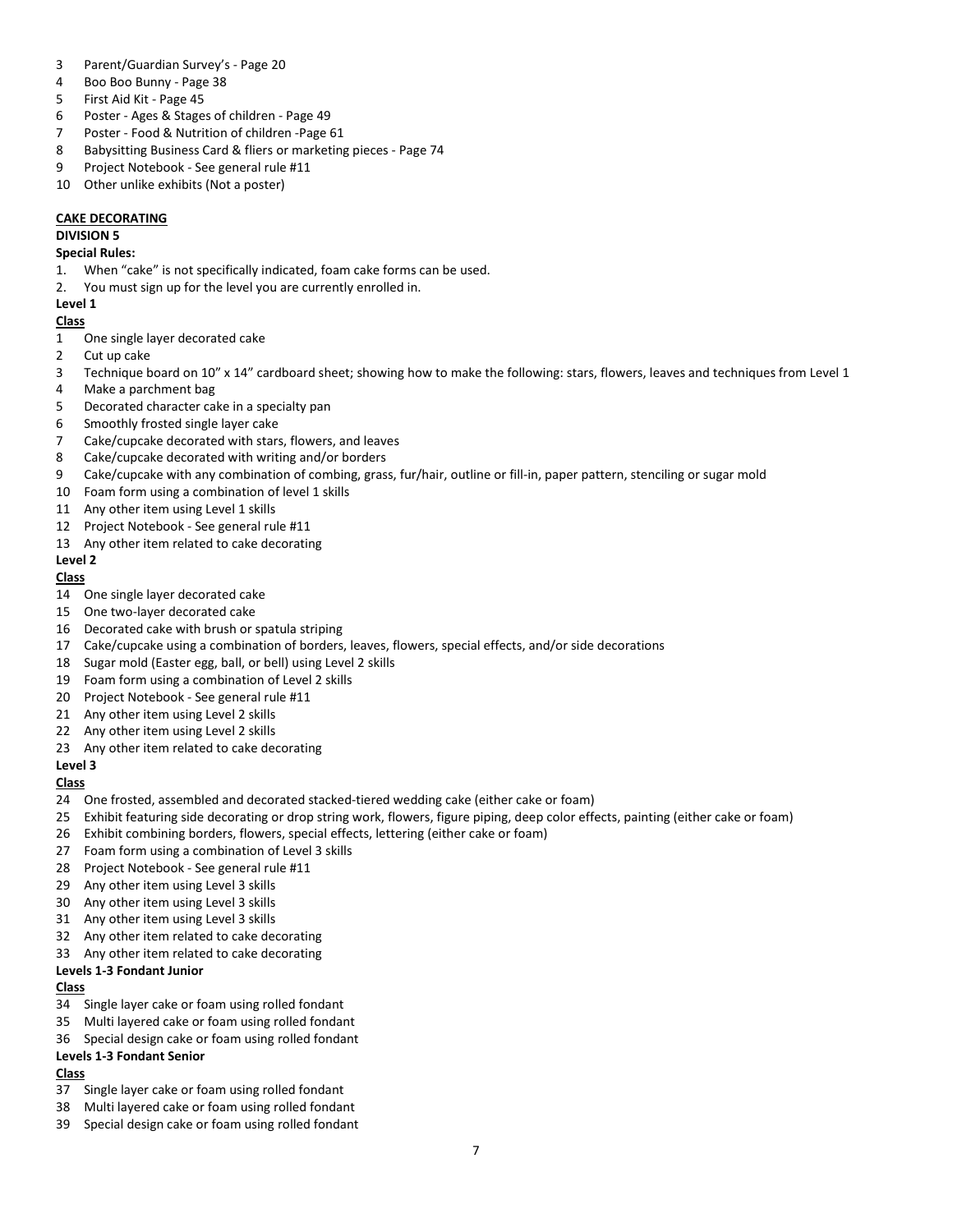## **CERAMICS**

## **DIVISION 6**

#### **Special Rules:**

- 1. Exhibitors may only enter in their project level (beginning, intermediate **OR** advanced).
- 2. When selecting items to bring to MontanaFair, refer to pages 1 3, "Judging Standards for All Ceramic Articles" in the project book.

## **Beginning (1-2 years in project)**

Enter unlike exhibits that incorporate beginner level skills.

## **Class**

- 1 Exhibit 1
- 2 Exhibit 2
- 3 Exhibit 3
- 4 Exhibit 4
- 5 Project Notebook See general rule #11

### **Intermediate (3-4 years in project)**

Enter unlike exhibits that incorporate intermediate level skills using different techniques from previous years.

#### **Class**

- 6 Exhibit 1
- 7 Exhibit 2
- 8 Exhibit 3
- 9 Exhibit 4

10 Project Notebook - see Special Rule #11

#### **Advanced (5-8 years in project)**

Enter unlike exhibits that incorporate advanced level skills using different techniques from previous years.

#### **Class**

- 11 Exhibit 1
- 12 Exhibit 2
- 13 Exhibit 3
- 14 Exhibit 4
- 15 Project Notebook See general rule #11

## **CITIZENSHIP**

## **DIVISION 7**

## **Exploring Citizenship**

## **Class**

- 1 Exhibit 1
- 2 Exhibit 2
- 3 Exhibit 3
- 4 Exhibit 4
- 5 Project Notebook See general rule #11

## **Global Citizenship**

## **Class**

- 6 Exhibit 1
- 7 Exhibit 2
- 8 Exhibit 3
- 9 Exhibit 4
- 10 Project Notebook See general rule #11

## **CITIZENSHIP, COMMUNITY SERVICE, CONSERVATION, HEALTH, SAFETY, LEADERSHIP (OPEN DIVISION)**

#### **DIVISION 8 Special Rule:**

1. You do not have to be enrolled in a specific project to enter this division.

## **Class**

- 1 Citizenship Exhibit
- 2 Community Service Exhibit
- 3 Conservation Exhibit
- 4 Health Exhibit
- 5 Safety Exhibit
- 6 Leadership Exhibit

## **CLASS JUDGING (OPEN DIVISION)**

## **DIVISION 9**

## **Special Rules:**

1. You do not have to be enrolled in any specific project to enter this division.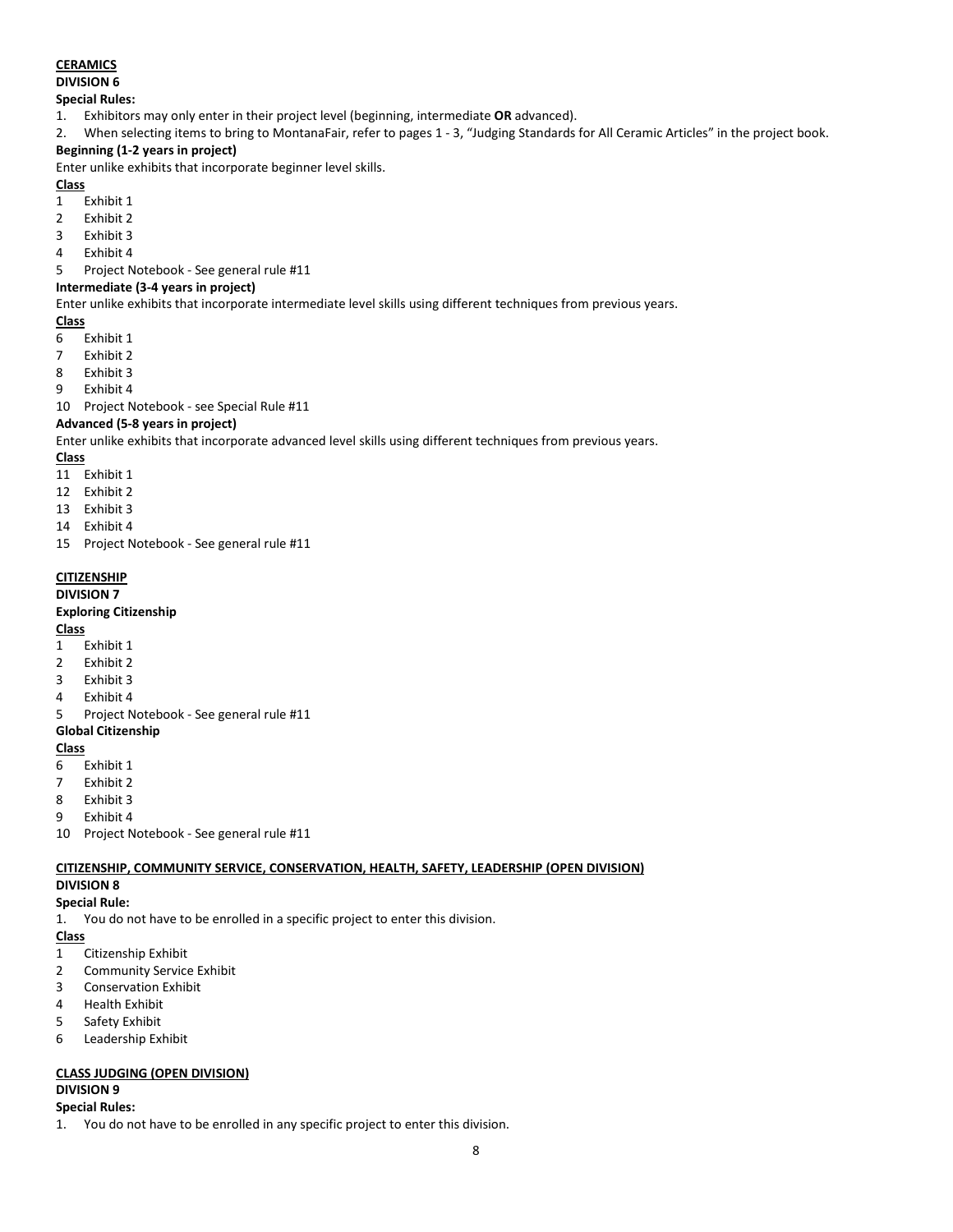- 2. Exhibitors must enter at least one Department N judged exhibit to sign up for Class Judging.
- 3. If an exhibitor has a time conflict with Department A activities, arrangements can be made with the Department N Superintendent or MontanaFair Clerks to schedule another time during the MontanaFair to participate.
- 4. All Class Judging will be held Friday, August 19, from 12:00 pm to 2:30 pm. Exhibitors will judge 3 Classes.
- 5. You will receive one premium.
- 6. Explanation of placings will be required for one of the Classes.

1 All Class Judging

#### **CLOVERBUDS**

#### **DIVISION 10**

#### **Special Rules:**

- 1. This division is open to enrolled 4-H Cloverbud exhibitors.
- 2. **No** premiums will be awarded in this division. Exhibitors will not be judged against one another but are encouraged and rewarded with participation ribbons for interviewing with the judge.
- 3. Enter exhibits from the current Cloverbud Manual or other exhibits that fit the level.
- 4. Cloverbuds can also enter Communication Contest, Quiz Bowl, Demonstration Workshop, Class Judging, Table Setting, Performing Arts, Hospitality, Showcase, and Foods Festival but NO other open divisions. No premiums will be awarded to Cloverbuds in these divisions.

#### **Class**

- 1 Exhibit 1
- 2 Exhibit 2
- 3 Exhibit 3
- 4 Exhibit 4
- 5 Exhibit 5
- 6 Exhibit 6

#### **CLUB EDUCATIONAL EXHIBITS**

#### **DIVISION 11**

**Special Rules:**

#### **Enter club educational exhibit on one club exhibitor's entry form.**

- 1. Exhibits can be set up Monday, August 8, 8:30 am-7:30 pm or Wednesday, August 10, 4:00-8:00 pm.
- 2. Educational exhibit space is limited and will be allowed on a first come, first served basis.
- 3. Award winning educational exhibits will receive the following premiums:
	- 1st Place \$25.00
	- 2nd Place \$20.00
	- 3rd Place \$15.00
	- 4th Place \$10.00
	- 5th Place \$5.00
- 4. Criteria for Judging:

Educational Value - 25 points

- Originality 15 points Power to Attract & Hold Attention - 25 points General Appearance - 10 points
- Education through 4-H 25 points
- 5. Judging of exhibits: Friday, August 12 at 5:00 pm
- 6. Removal of all Exhibits: Sunday, August 21, 11:00 am to 1:00 pm
- 7. Solicitation of funds for any purpose is not allowed in 4-H Club booths.

### **Class**

- 1 Large 4-H Club Educational Exhibit (6'x 6')
- 2 Small 4-H Club Educational Exhibit (3'x 3')

#### **CLUB PROJECT EXHIBITS**

## **DIVISION 12**

#### **Special Rules:**

- 1. Each club MUST set up a project exhibits display. Exhibits can be set up Monday, August 8, 8:30 am-7:30 pm or Wednesday, August 10, 4:00- 8:00 pm. **No online entry is necessary for club project exhibits.** Exhibit area size is determined by the number of exhibits in the club.
- 2. All loose hanging decorative CLOTH materials shall be flame retardant treated and marked in an inconspicuous but consistent location. Plastic draped tablecloths do NOT meet the flame spread rating and are NOT acceptable for backdrops.
- 3. Clubs must clean up after themselves during set up. Failure to do so may result in forfeiture of premiums.
- 4. Booth set up should be done primarily by youth.
- 5. Judging will take place throughout the week of MontanaFair with "People's Choice" prizes awarded.
- 6. Solicitation of funds for any purpose is not allowed for 4-H Club booths.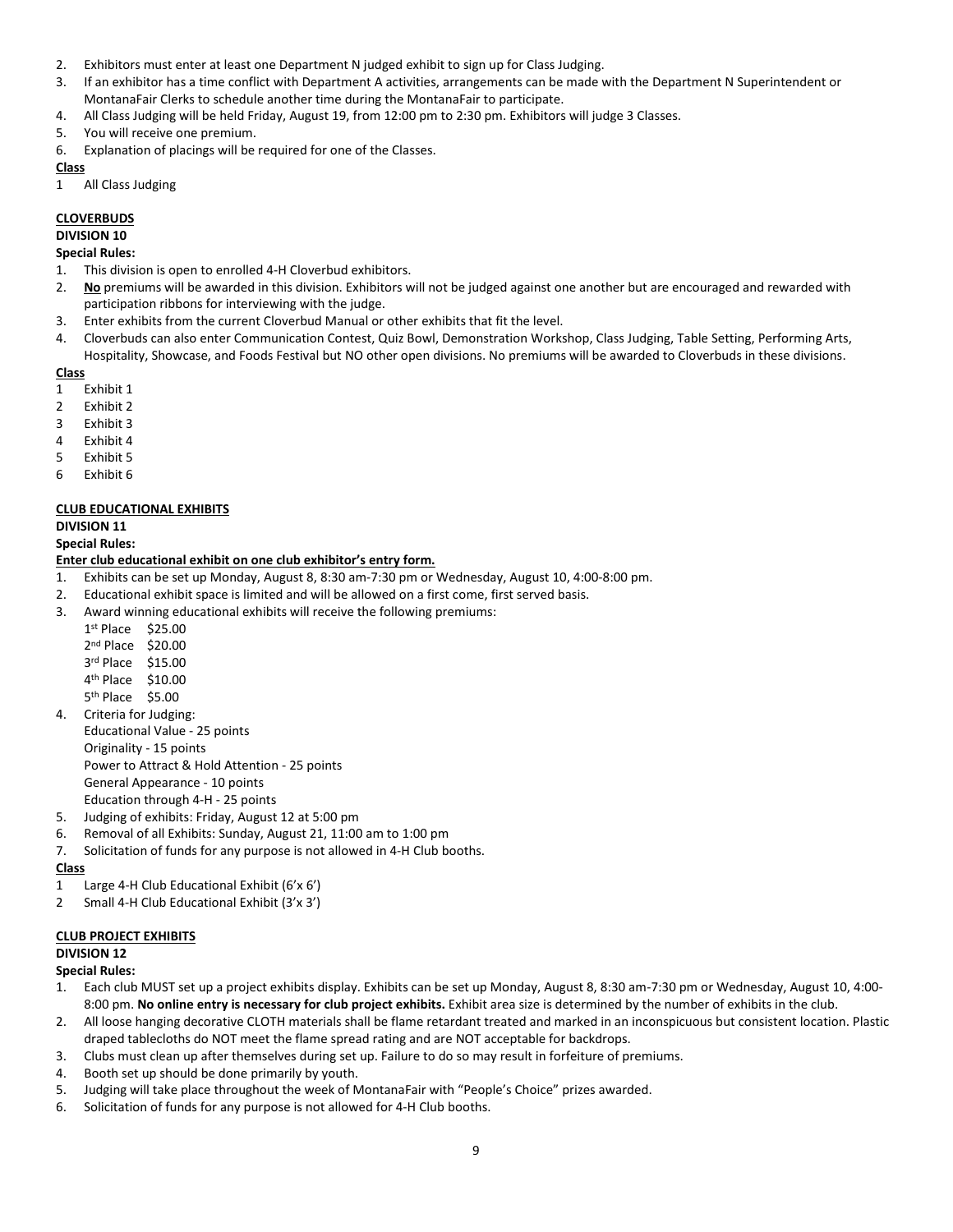1 Club project exhibits

## **CLUB SCRAPBOOKS & ACTIVITIES**

## **DIVISION 13**

## **Special Rules:**

1. Scrapbooks should include items aimed at educating the public about 4-H (e.g., newspaper clippings, photographs, programs, and ribbons documenting a club's activities).

## 2. **Enter club scrapbooks on one club exhibitor's entry form.**

## **Class**

- 1 4-H Club Scrapbook
- 2 Club Video Not to exceed 10 minutes
- 3 Club Banner
- 4 Other unlike exhibit (Not a poster)

## **COMMUNICATION CONTESTS**

## **DIVISION 14**

#### **Special Rules:**

- 1. You do not have to be enrolled in a specific project to enter this Division.
- 2. To enter Division 14, Class 10-17, you must have been judged on at least one Class number from 1-9 at your County Communication Contest Day. If you did one activity at County Communication Day, you can add others at MontanaFair but will only receive participation ribbons for the added activities.
- 3. You are not required to participate in Communication Contests at MontanaFair to receive your premium money for County Communication Contests. However, you must enter at least one judged exhibit in Department N. All county events must be listed on your entry to receive premium money.
- 4. Time limits for MontanaFair Communication Contests are the same as on County Communication Day.
- 5. Participants will be judged at MontanaFair to determine their placing based on effort shown.
- 6. To participate in Quiz Bowl, sign up on your individual entry. Names will be drawn to form teams. Do not sign up on club entries.
- 7. Parents and leaders may also participate in Quiz Bowl by signing up at the Department N Interview Judging check-in table, Monday, August 8.
- 8. Exhibitor entries must be completed prior to 2 pm on the last Saturday of the MontanaFair.

## **Class**

- 1 Broadcast County
- 2 Commercial County Individual or Team
- 3 Cowboy Poetry County
- 4 Demonstration County Individual or Team
- 5 Career Communications (Interview) County
- 6 Public Speaking County Individual or Team
- 7 Short Take County
- 8 Illustrated Talk County
- 9 Video County
- 10 Broadcast MontanaFair
- 11 Commercial MontanaFair
- 12 Cowboy Poetry MontanaFair
- 13 Demonstration MontanaFair Individual or Team
- 14 Public Speaking MontanaFair Individual or Team
- 15 Short Take MontanaFair
- 16 Illustrated Talk MontanaFair
- 17 Video MontanaFair
- 18 Workshop for at least 20 people and at least 30 minutes MontanaFair Must result in each person making a finished product to take home.
- 19 **Quiz Bowl** (Sunday, August 14 at 6:30 pm)

## **COWBOY POETRY**

**DIVISION 15**

## **Class**

- 1 Display of at least three original poems written by you during the current 4-H year.
- 2 An educational display about western culture, Classic cowboy poets or history.
- 3 A poster showing what you have learned about cowboy poetry.
- 4 Other unlike exhibit (Not a poster)
- 5 Project Notebook See general rule #11

#### **CRAFTS AND HOBBIES (OPEN DIVISION)**

**DIVISION 16 Special Rules:**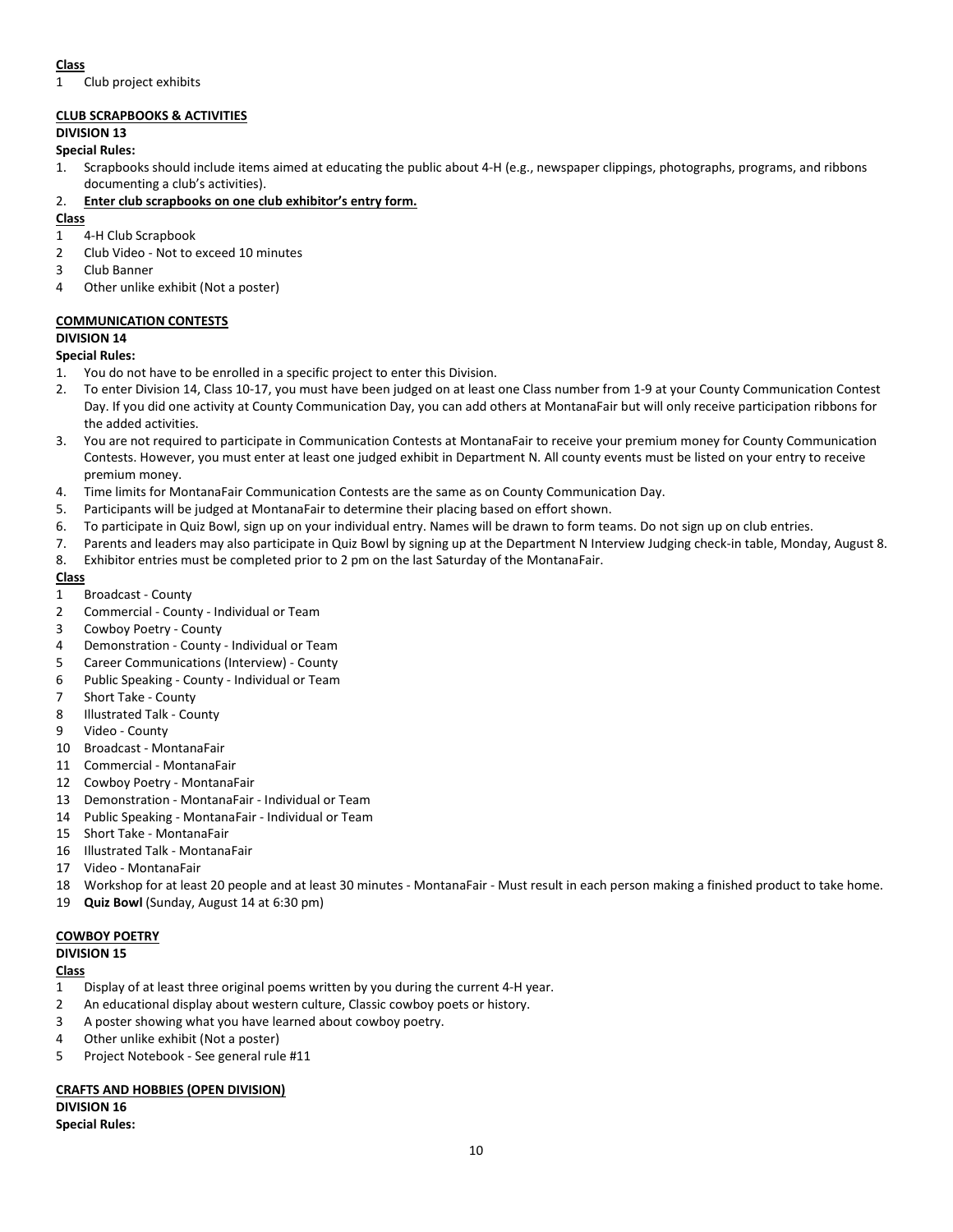- 1. Specify the item you are exhibiting on your entry.
- 2. This division is open to all 4-H youth. You do not have to be enrolled in a specific project to enter.
- 3. **Entries in this division are not eligible for Best of Class Awards.**
- 4. Craft and Hobby exhibits may include the following: Drawing/Sketch, Poetry/Writing, Painting, Calligraphy, Pottery, Flower Arranging, String Art, Hand-Spun item, Dolls/clothing - handmade, Indian Bead work, Handmade Jewelry, Rubber Stamp/Ink, Plastic Canvas, Stamp Collecting, Woodworking, Weaving, and Leatherwork.

- Exhibit 1
- Exhibit 2
- Exhibit 3
- Exhibit 4
- Exhibit 5
- Exhibit 6

#### **CROP SCIENCE**

**DIVISION 17**

#### **Special Rules:**

- 1. Crops from either the current or previous year may be entered for exhibit.
- 2. Each sheaf shall be no less than 3 inches and not more than 4 ½ inches in diameter at the first tie below the head. There must be at least three ties.
- 3. Varieties in Classes 1-4, 11, 19-35 should be in baled or sheaf form.

#### **Small Grains**

## **Class**

- Sheaf, Variety, Winter Wheat
- Sheaf, Variety, Hard Spring Wheat
- Sheaf, Variety Barley
- Sheaf, Variety Oats
- Quart, Variety Winter Wheat
- Quart, Variety Hard Spring Wheat
- Quart, Variety Barley
- Quart, Variety Oats
- Display related to your bakery visit
- Collection of various products made from small grains
- Collection of small grains
- Display of different seed varieties
- Collection of soil types
- Other unlike exhibit (not a poster)
- Other unlike exhibit (not a poster)
- Other unlike exhibit (not a poster)
- Other unlike exhibit (not a poster)
- Project Notebook See general rule #11

### **Row Crops**

#### **Class**

- Field Beans (1 quart)
- Pinto Beans (1 quart)
- 5 Ears Semi-Dent Hybrid corn
- 5 Stalks Dent Hybrid Corn (tied in 3 places)
- Sugar Beets (3)
- Sweet Corn

#### **Grasses/Legumes**

- Alfalfa
- Alsike
- Timothy
- Crested Wheatgrass
- Intermediate Wheatgrass
- Tall Wheatgrass
- Orchard grass
- Bromegrass
- Red Clover
- Russian Wild Rye
- Other Grass or Grass-Legume Mixture
- Other unlike exhibit (not a poster)
- Other unlike exhibit (not a poster)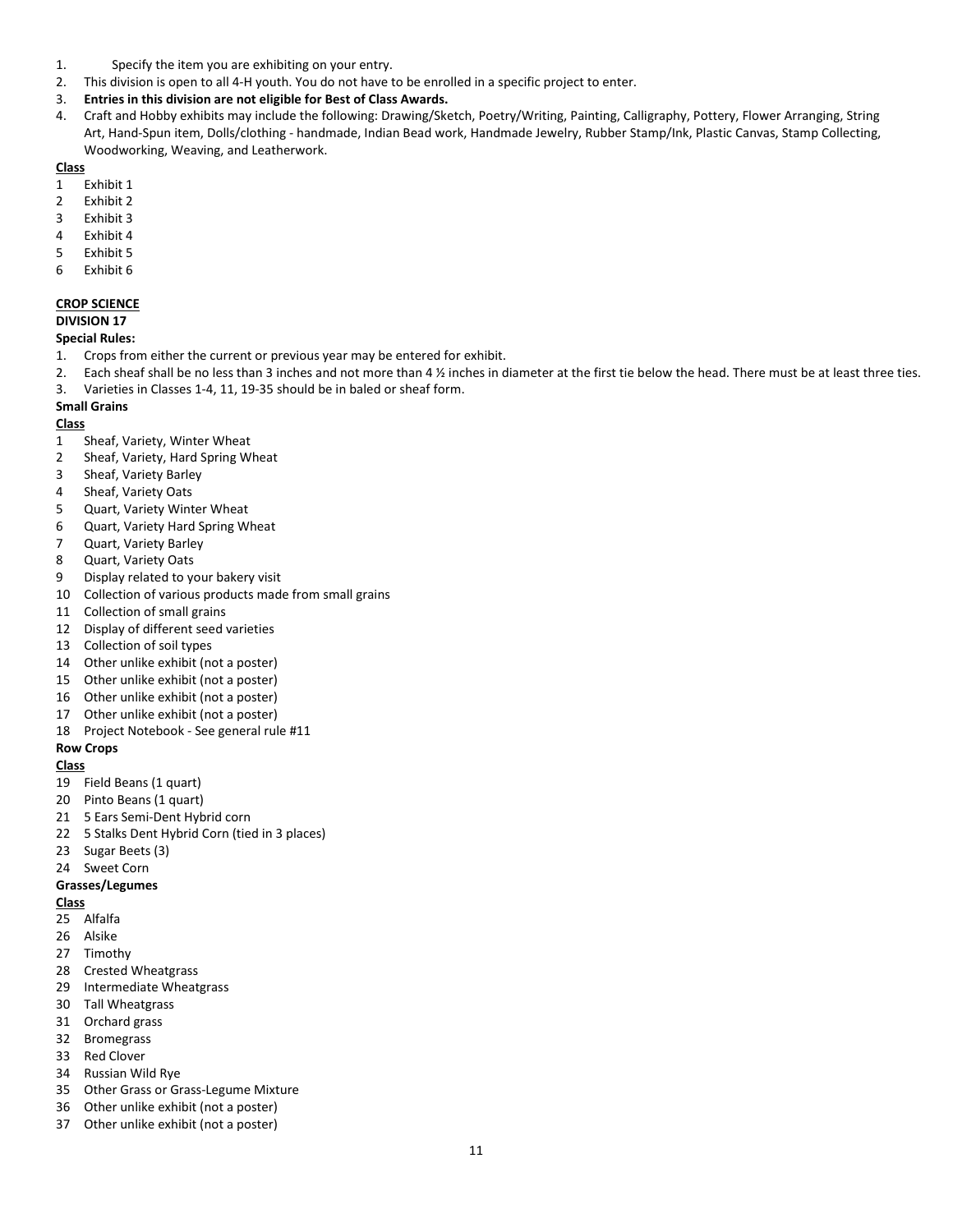- Other unlike exhibit (not a poster)
- Other unlike exhibit (not a poster)

# **ELECTRICITY**

## **DIVISION 18**

## **The Magic of Electricity - Level 1**

#### Enter unlike models/displays.

#### **Class**

- Exhibit 1
- Exhibit 2
- Exhibit 3
- Exhibit 4
- Project Notebook See general rule #11
- Poster

#### **Investigating Electricity - Level 2**

#### Enter unlike models/displays.

#### **Class**

- Exhibit 1
- Exhibit 2
- Exhibit 3
- Exhibit 4
- Project Notebook See general rule #11

Poster

#### **Wired for Power - Level 3**

Enter unlike models/displays.

#### **Class**

- Exhibit 1
- Exhibit 2
- Exhibit 3
- Exhibit 4
- Project Notebook See general rule #11

#### Poster

#### **Entering Electronics - Level 4**

Enter unlike models/displays

#### **Class**

- Exhibit 1
- Exhibit 2
- Exhibit 3
- Exhibit 4
- Project Notebook See general rule #11
- Poster

#### **ENTOMOLOGY**

#### **DIVISION 19**

**Special Rule:**

1. Exhibit boxes should be approximately 18" x 12" for 25 insects and 18" x 24" for 50 insects. Each box should be 3 ½" to 4" deep. These are approximate sizes only. Use the appropriate size box for your exhibit. Boxes may be purchased or homemade.

#### **Teaming with Insects - Level 1**

#### **Class**

- Exhibit 1
- Exhibit 2
- Collection of at least 25 different kinds of insects mounted, labeled, and identified
- Project Notebook See general rule #11
- Other unlike exhibit (not a poster)
- Poster

#### **Teaming with Insects - Level 2**

- Exhibit tools of the trade
- Exhibit footprint clues
- Collection of at least 50 different kinds of insects mounted, labeled, and identified.
- Project Notebook See general rule #11
- Other unlike exhibit (not a poster)
- Other unlike exhibit (not a poster)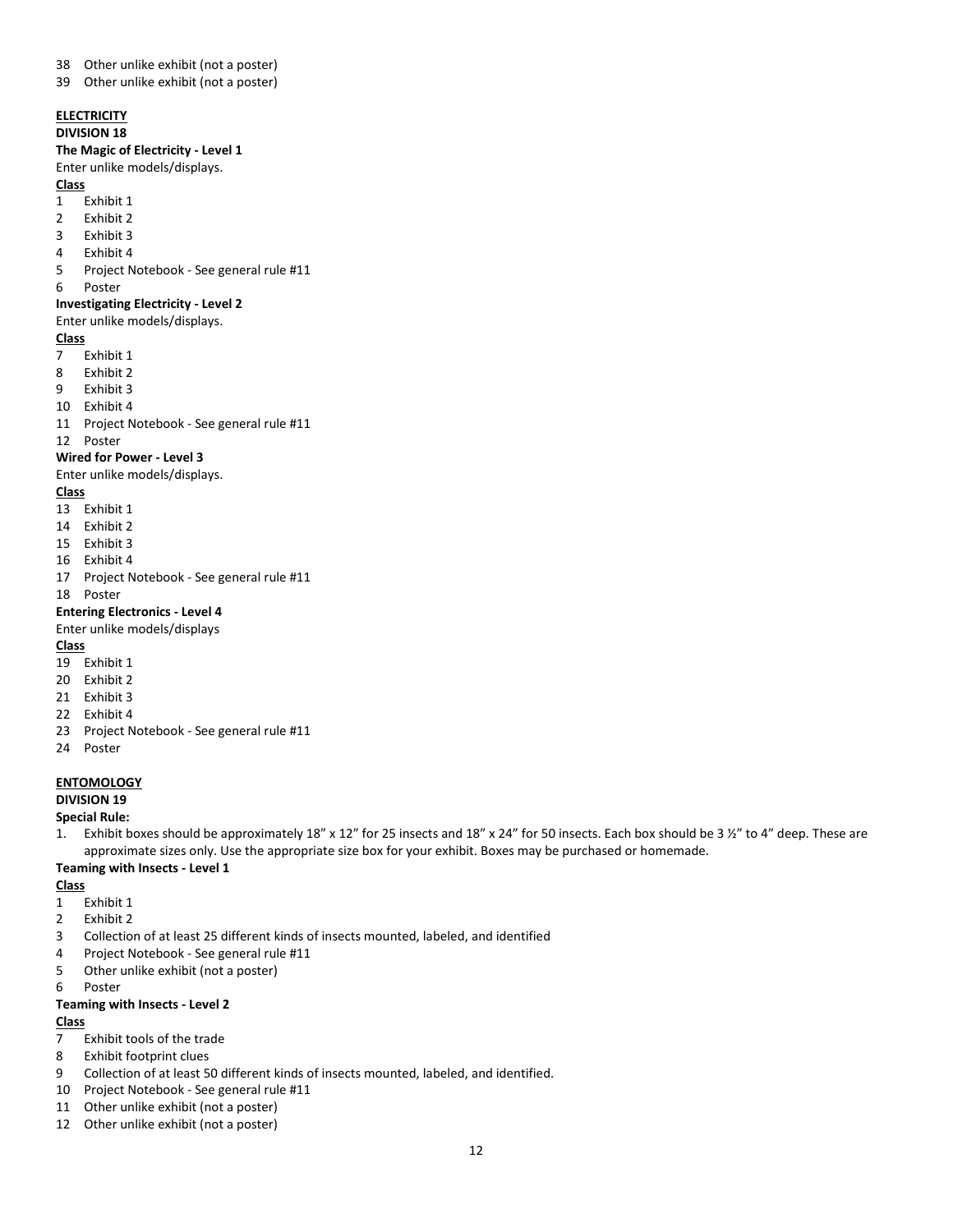#### 13 Poster

## **Teaming with Insects - Level 3**

## **Class**

- 14 Exhibit from observational activity
- 15 Exhibit from special collection activity.
- 16 Collection of at least 85 different kinds of insects, mounted, labeled, and identified.
- 17 Project Notebook See general rule #11
- 18 Other unlike exhibit (not a poster)
- 19 Other unlike exhibit (not a poster)
- 20 Poster

## **EXPLORING 4-H**

#### **DIVISION 20**

Enter unlike exhibits or posters showing what was learned.

#### **Class**

- 1 Exhibit 1
- 2 Exhibit 2
- 3 Exhibit 3
- 4 Exhibit 4
- 5 Exhibit 5
- 6 Project Notebook See general rule #11
- 7 Poster

## **FAMILY ADVENTURES**

#### **DIVISION 21**

Enter educational exhibits/displays/posters related to project adventures.

#### **Class**

- 1 Exhibit 1
- 2 Exhibit 2
- 3 Exhibit 3
- 4 Exhibit 4
- 5 Project Notebook See general rule #11
- 6 Poster

## **FOODS AND NUTRITION**

## **DIVISION 22**

## **Special Rules FOR ALL FOODS PROJECTS:**

- 1. Food exhibits should be displayed on disposable containers appropriate to the size of the exhibit. **No containers will be returned to you.**
- 2. Only one serving needs to be exhibited during judging, except where indicated in the Class descriptions.
- 3. You may bring recipes for interview judging day.
- 4. Recipes from project books not specifically mentioned can be entered as 'other unlike exhibit.'
- 5. Similar recipes not from the project book are acceptable.
- 6. **If food items begin to mold throughout the week they will be discarded to avoid being viewed by the public. Discarded items can be replaced by a picture of the original item.**

## **Cooking 101**

#### **Class**

- 1 Three cereal bars, granola bars or no bake cookies Page 34-35, 66
- 2 One pocket sandwich Page 38
- 3 One cup snack mix Page 39
- 4 One cup applesauce Page 40
- 5 One cup salsa Page 47
- 6 One 8" x 8" pan coffeecake, fruit jumble or fruit crisp Page 59, 63, 64
- 7 Three brownies made from scratch Page 67
- 8 Three cookies Page 68-71
- 9 Other unlike exhibit (Not a poster)
- 10 Other unlike exhibit (Not a poster)
- 11 Other unlike exhibit (Not a poster)
- 12 Other unlike exhibit (Not a poster)
- 13 Project Notebook See general rule #11
- 14 Poster

## **Cooking 201**

#### **Class**

15 One breakfast burrito - Page 24, 70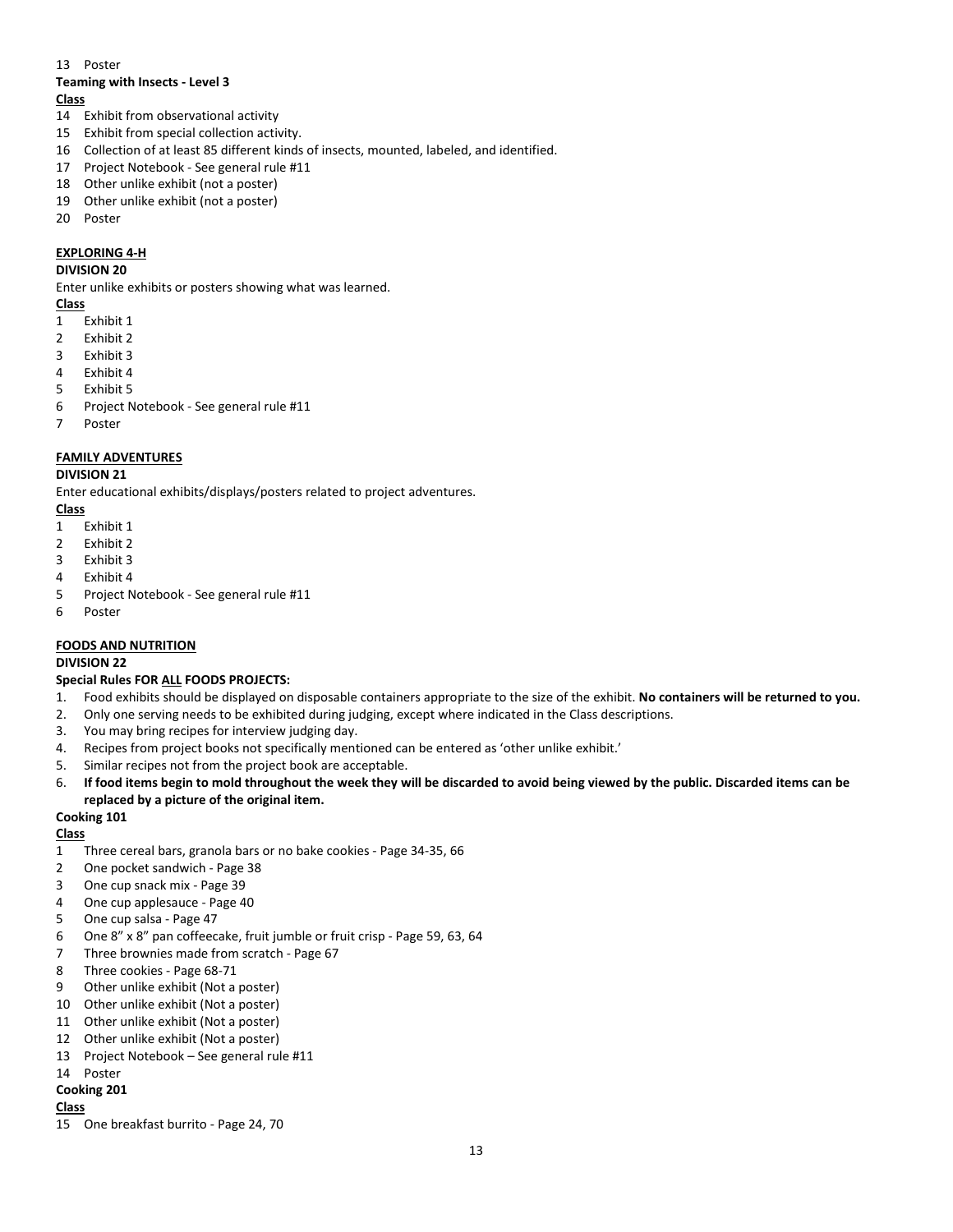- One cup fruit compote Page 25
- One vegetable dish Page 29-36
- One cup peach salsa Page 26
- Three rolled biscuits from scratch, on paper liners Page 50
- Two peach dumplings Page 83
- Three snickerdoodles Page 88
- Other unlike exhibit (Not a poster)
- Other unlike exhibit (Not a poster)
- Other unlike exhibit (Not a poster)
- Other unlike exhibit (Not a poster)
- 26 Project Notebook See general rule #11
- Poster

#### **Cooking 301**

### **Class**

- One loaf yeast bread Page 41, 46, 52
- Three yeast rolls Page 40, 42-44, 49, 51
- One tea ring Page 45
- One small pizza Page 47, 51
- One cup homemade granola Page 58
- Three breakfast cookies Page 59
- One cup fruit topping Page 80
- One-layer, unfrosted cake Page 115-120
- Other unlike exhibit (Not a poster)
- Other unlike exhibit (Not a poster)
- Other unlike exhibit (Not a poster)
- Other unlike exhibit (Not a poster)
- Project Notebook See general rule #11
- Poster

#### **Cooking 401**

#### **Class**

- One grains group Page 20-30
- One vegetable and fruit group Page 34-44
- One protein group Page 48-69
- One dairy group Page 71-81
- One dessert group Page 89-121
- Other unlike exhibit (Not a poster)
- Other unlike exhibit (Not a poster)
- Other unlike exhibit (Not a poster)
- Other unlike exhibit (Not a poster)
- Project Notebook See general rule #11

## Poster

**Baking Level 1**

## **Class**

- Meal plan using MyPlate
- Baking Powder Biscuits Page 13
- Muffins Page 16-17
- Pancakes Page 20-21
- Cookie Page 22-26
- Cookie Page 22-26
- Display related to careers in baking
- Other unlike exhibit (Not a poster)
- Other unlike exhibit (Not a poster)
- Other unlike exhibit (Not a poster)
- Other unlike exhibit (Not a poster)
- Project Notebook See general rule #11

#### Poster **Baking Level 2**

- Bread Page 18-20
- Bread Easy Fix Page 18-20
- Coffee Cake Page 23-24
- Bread Page 36-37
- Cookie Page 31-33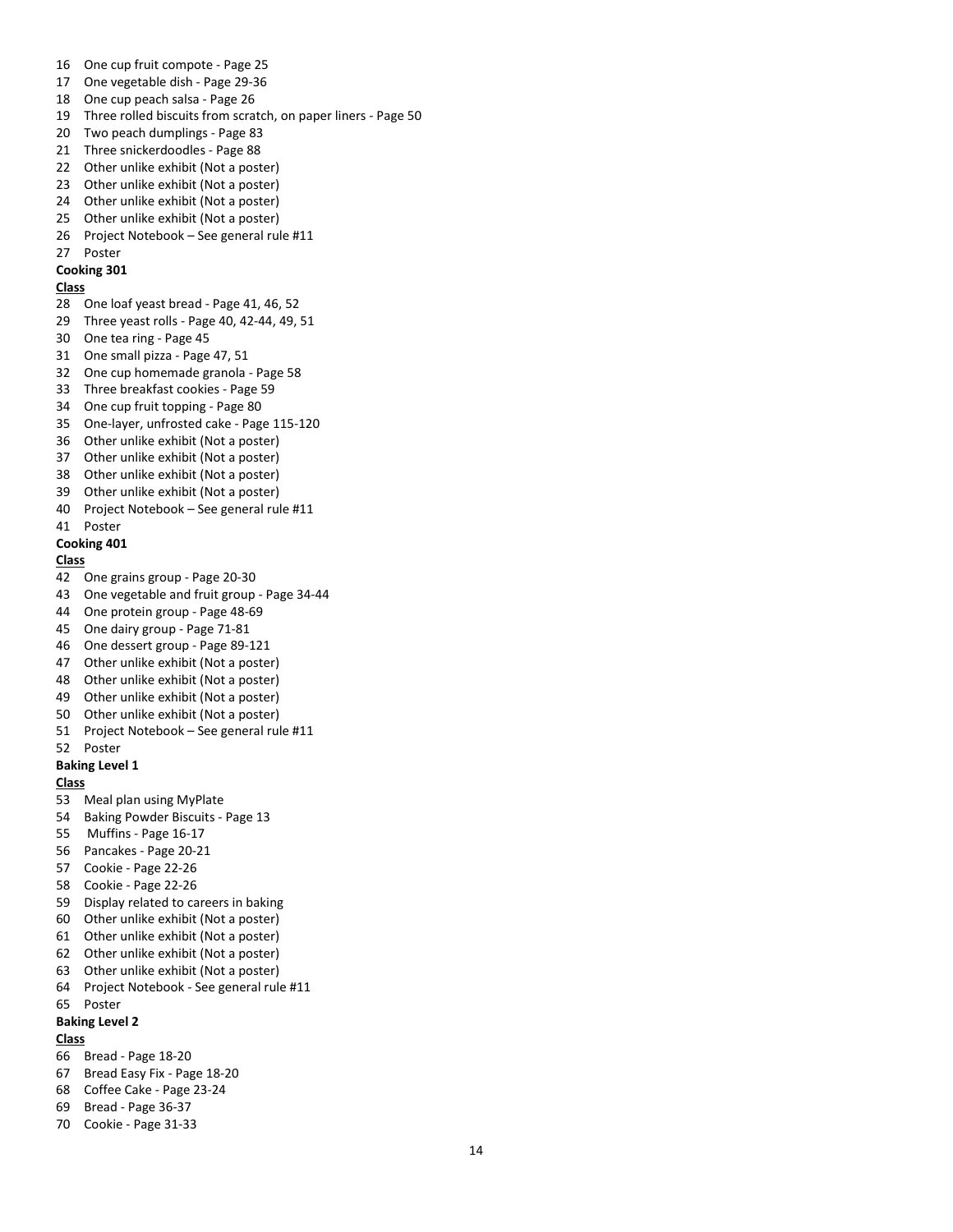- Cookie Page 31-33
- Brownies Page 28-29
- Bars Page 29-30
- Other unlike exhibit (Not a poster)
- Other unlike exhibit (Not a poster)
- Other unlike exhibit (Not a poster)
- Other unlike exhibit (Not a poster)
- Project Notebook See general rule #11
- Poster

#### **Baking Level 3**

#### **Class**

- Bread Page 11
- Rolls Page 16 & 18
- Yeast Bread Page 20-25
- Yeast Bread Page 20-25
- Yeast Bread Page 20-25
- Display related to science of bread baking
- Microwave Bread Page 33-34
- Bread made in bread machine
- Other unlike exhibit (Not a poster)
- Other unlike exhibit (Not a poster)
- Other unlike exhibit (Not a poster)
- Other unlike exhibit (Not a poster)
- Project Notebook See general rule #11
- Poster

#### **Baking Level 4**

#### **Class**

- Cake from scratch Page 12-13
- Frosting Page 15-16
- Cake
- Set of pie crusts or pie crust "cookies"
- Pie Page 39-49
- Pie Page 39-49
- Quiche Page 51
- Empanadas any flavor
- Other unlike exhibit (Not a poster)
- Other unlike exhibit (Not a poster)
- Other unlike exhibit (Not a poster)
- Other unlike exhibit (Not a poster)
- Project Notebook See general rule #11
- Poster

#### **Food Preservation**

## **Special Rules:**

- 1. Anyone enrolled in a Foods Project may enter this division.
- 2. Use only standard clear glass, canning jars. (Ball or Kerr jars must be used to be eligible for special premiums.)
- 3. Unless otherwise stated, entries must be processed in either pint or quart jars. The use of 1/2 gallon jars is unsafe and these entries will be disqualified.
- 4. Each jar must be clearly labeled. Labels should be typed or plainly printed with the name of the food, date canned, processing time and method of preservation.
- 5. All jars must be sealed.
- 6. Jelly will not be judged unless standard jelly jars are used. Jelly must be processed in standard jelly jars or standard pint or half-pint jars. HINT: Jars are filled to within1/8" from the top. Wipe jar rim and threads clean. Place on lid; screw on band tightly. Jelly must be hot water bathed for 10 minutes (at least 1,000 feet above sea level). Jelly, butters, jam, marmalade, etc. inverted or preserved with paraffin will be disqualified.
- 7. Non-acidic vegetables and meats must be pressure canned.
- 8. One jar constitutes an entry in food preservation.

- One jar jam
- One jar jelly
- One jar conserves
- Exhibit three kinds of fruit leather or dried fruit
- Exhibit three kinds of dried vegetables
- One-pint canned fruit
- One-pint canned vegetable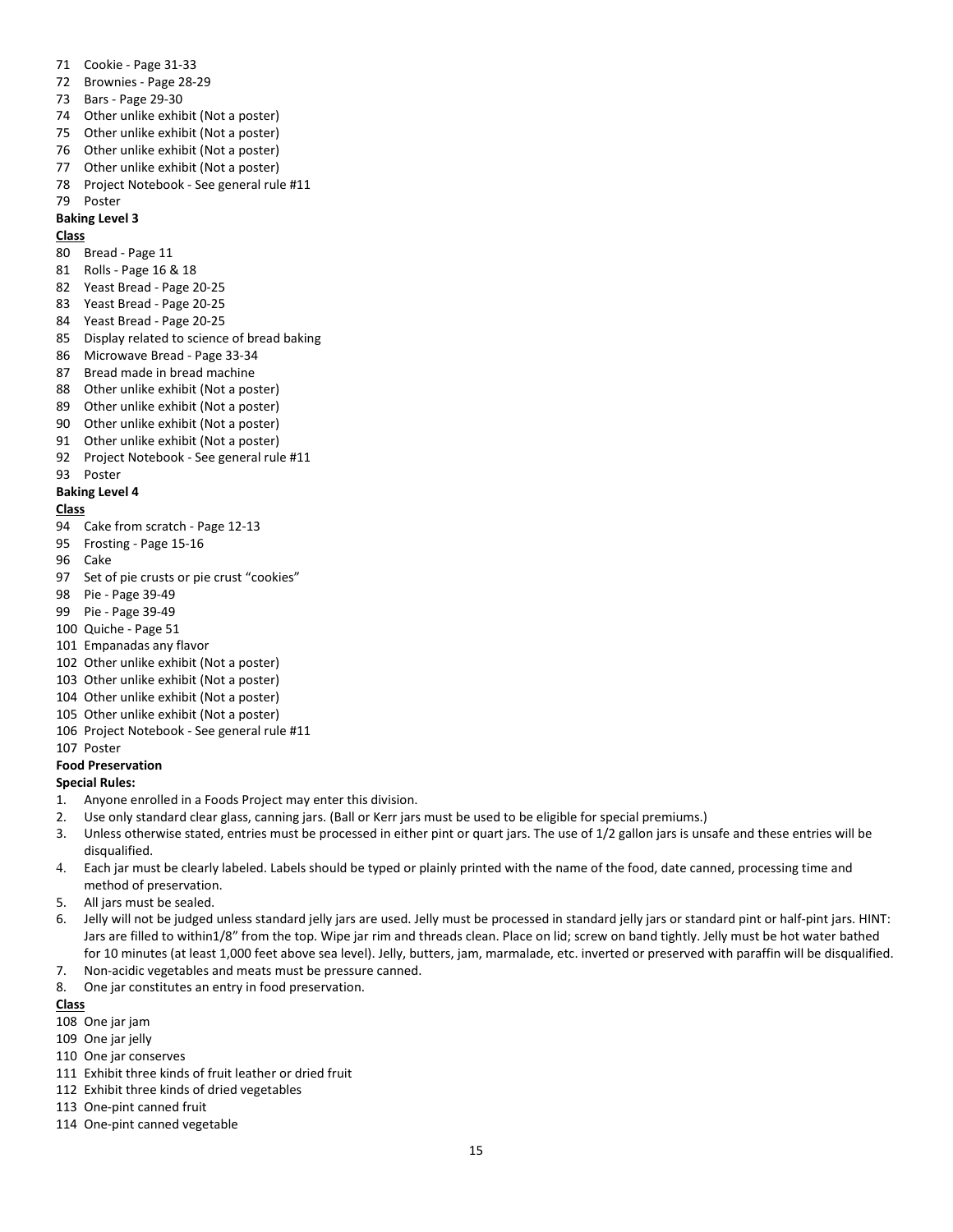- 115 One-pint canned fish or meat
- 116 One-pint pickles
- 117 One-pint relish
- 118 Exhibit three pieces of jerky
- 119 One jar salsa
- 120 One jar syrup
- 121 One jar sauce
- 122 Exhibit related to importance of food preservation
- 123 Display of equipment for food preservation
- 124 Display of science related to food preservation
- 125 Display related to history of food preservation
- 126 Display of cost analysis of buying preserved food vs. preserving at home
- 127 Frozen food presentation
- 128 Frozen goods
- 129 Other unlike exhibit (Not a poster)
- 130 Project Notebook See general rule #11

## **FOODS FESTIVAL/EDIBLE ARTS (OPEN DIVISION)**

#### **DIVISION 23**

#### **Special Rules:**

- 1. You do not have to be enrolled in a specific project to enter this division.
- 2. Exhibitors entering educational foods exhibits must have participated in a district or county exhibit activity if available. You must enter MontanaFair in Department N in any Division to receive your premium money for the County Festival Display. All pre-MontanaFair entries must be listed on your entry to receive premium money. Displays must be personally set up by the exhibitor and the exhibitor will be responsible for his/her display.
- 3. Baked & Daily Food displays will be set up at 1:00 pm, Wednesday, August 17. Displays will remain for viewing and may be taken down at 3:30 pm.
- 4. Edible Arts displays will be set up at 1:00 pm, Wednesday, August 17. "People's Choice" voting for Edible Arts will begin at 1:30 pm. Displays will remain for viewing until 3:30 pm after which they may be taken home or put on display in the foods area. Awards will be given following the counting of ballots.
- 5. Special diet displays may include foods for diabetics, foods for lowering cholesterol, low fat foods, etc.

#### **Class**

- 1 Baked Food Educational Display County
- 2 Baked Food Educational Display MontanaFair
- 3 Daily Food Educational Display County
- 4 Daily Food Educational Display MontanaFair
- 5 Special Diet Educational Display County
- 6 Special Diet Educational Display MontanaFair
- 7 Edible Arts Display County
- 8 Edible Arts Display MontanaFair

#### **FOODS (OPEN DIVISION)**

#### **DIVISION 24**

#### **Special Rules:**

- 1**.** This division is open to all 4-H youth. You do not have to be enrolled in a food and nutrition project to enter this division.
- 2. Each Class must be a different item.
- 3. Microwave popcorn, microwave hot dogs or similar exhibits **are not** acceptable.
- 4. Entries in this division **are not** eligible for Best of Class Awards.

#### **Class**

- 1 Nutritious snack (vegetable, fruit, dip, sandwiches, etc.) three (3) different foods
- 2 Homemade noodles or other pasta product uncooked
- 3 Low calorie food
- 4 Microwave oven exhibit (see Special Rule #3)
- 5 Baked exhibit
- 6 Other unlike exhibit (Not a poster)
- 7 Recipe file with recipes you prepared

#### **FORESTRY**

## **DIVISION 25**

#### **Special Rules:**

- 1. If leaves, stems or bark are exhibited, they should be identified with a label near the object on the same page. Labels should include (1) proper common name (2) location (city and/or county) where collected (3) date (day, month, year) collected. When exhibiting after more than one year in the project, group specimens together by the year they were collected.
- 2. Educational displays may consist of groupings of leaves, bark, stems, or items related to any aspect of forestry.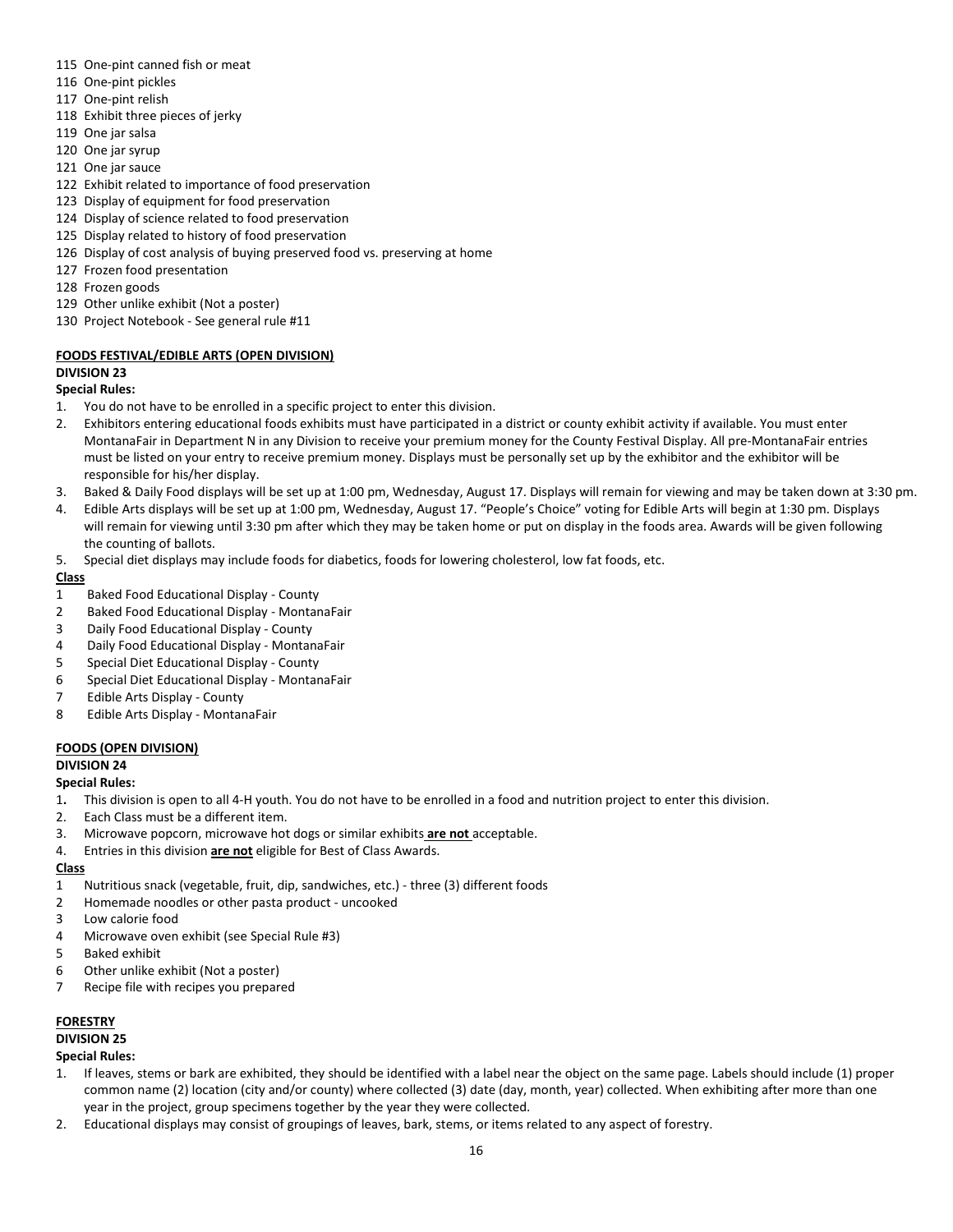#### **Follow the Path - Level 1**

**Class**

- Exhibit of at least five different dried leaves/needles from either coniferous and deciduous trees living in Montana collected during the year mounted, labeled and identified according to species.
- Exhibit a minimum of five native Montana trees showing leaf, twig, and fruit from each species.
- Educational display relating to a Unit 1 activity (e.g., estimating tree age by rings, parts of a tree, drawing of a root system, forest habitats, forest recreation, etc.).
- Plant a tree seedling in a clear jar showing the root system.
- Other unlike exhibit (Not a poster)
- Poster

Project Notebook - See general rule #11

## **Reach for the Canopy - Level 2**

#### **Class**

- 8 Exhibit a collection of at least 10 different kinds of leaves/needles from either coniferous or deciduous trees living in Montana collected during the year - mounted, labeled, and identified according to species.
- Exhibit a minimum of eight native Montana trees showing leaf, twig, and fruit from each species.
- Educational display relating to a Unit 2 activity (example: how water moves through a tree, succession, photosynthesis, forest systems, etc.)
- Cross-section of a tree with explanation of the tree's history.
- Other unlike exhibit (Not a poster)
- Poster
- Project Notebook See general rule #11

## **Explore the Deep Woods - Level 3**

## **Class**

- Exhibit a collection of at least 20 different kinds of leaves/needles from either coniferous or deciduous trees living in Montana collected during the year - mounted, labeled and identified according to species.
- Exhibit a minimum of 15 native Montana trees showing leaf, twig, and fruit from each species.
- Educational display relating to an activity in Unit 3 (example: identifying trees by their bark, biomes, forest products, etc.).
- Display showing the "fruits" or "seeds" of at least 10 trees in your area.
- Other unlike exhibit (Not a poster)
- Poster
- Project Notebook See general rule #11

## **HORSELESS HORSE**

**DIVISION 26**

#### **Giddy Up & Go - Level 1**

**Class**

- Exhibit 1
- Exhibit 2
- Exhibit 3
- Exhibit 4
- Project Notebook See general rule #11
- Poster

#### **Head, Heart & Hooves - Level 2**

**Class**

- Exhibit 1
- Exhibit 2
- Exhibit 3
- Exhibit 4
- Project Notebook See general rule #11
- Poster

### **Stable Relationships - Level 3**

#### **Class**

- Exhibit 1
- Exhibit 2
- Exhibit 3
- Exhibit 4
- Project Notebook See general rule #11
- Poster

#### **Riding the Range - Level 4**

- Exhibit 1
- Exhibit 2
- Exhibit 3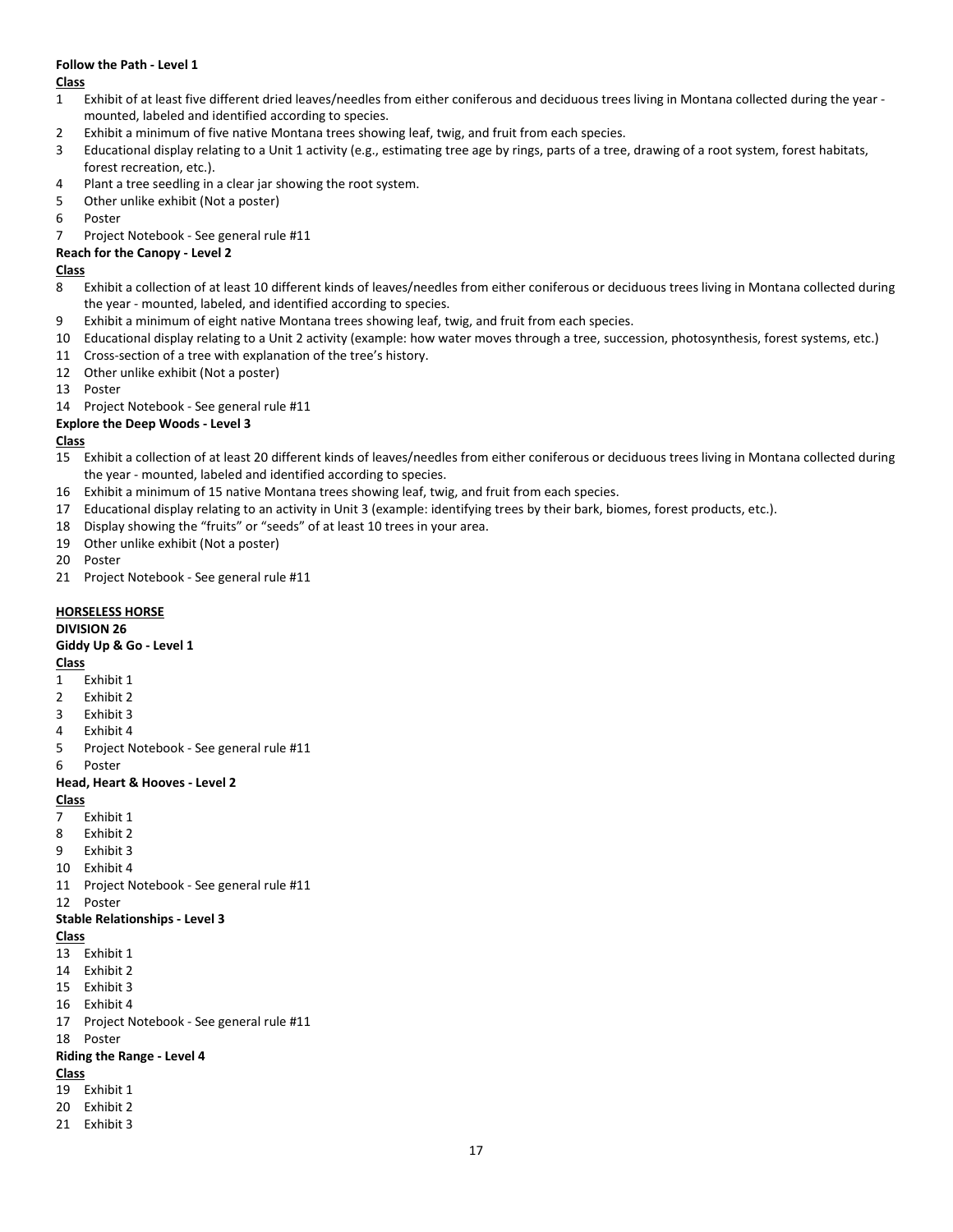- 22 Exhibit 4
- 23 Project Notebook See general rule #11
- 24 Poster

#### **Jumping to New Heights - Level 5**

#### **Class**

- 25 Exhibit 1
- 26 Exhibit 2
- 27 Exhibit 3
- 28 Exhibit 4
- 29 Project Notebook See general rule #11
- 30 Poster

## **HOSPITALITY (OPEN DIVISION)**

## **DIVISION 27**

#### **Special Rules:**

- 1. The goal of the Hospitality division is to entice MontanaFair attendees into Department N with the smell of popcorn, cookies, & trail mix. It also provides an opportunity for exhibitors to interact with and serve the public.
- 2. Exhibitors will make and/or serve microwave popcorn, trail mix and cookies. Only trail mix may be brought from home. No other food items are allowed to be brought in. Cookies and popcorn are provided by Department N. (FOOD SAFETY IS #1 PRIORITY thus limited items are allowed.)
- 3. An oven, potholders, gloves, cookie sheets, microwave, utensils, aprons, and coffee filters (to serve trail mix and popcorn) are provided.
- 4. There is not a place to clean dishes. Exhibitors should clean up immediately after preparation is done. Failure to clean up the area when finished may result in premium money being forfeited.
- 5. Participants do not need to be in a foods project. Exhibitors of any age can participate. Cloverbuds receive a participation ribbon.
- 6. A schedule will be posted on Interview Judging Day for exhibitors to sign up for a time to participate.
- 7. Exhibitors need to prepare enough food to serve approximately 20 people. The food will be offered to people visiting the 4-H Department
- 8. Exhibitors must stay to serve the public for  $\frac{1}{2}$  hour and must dress appropriately.
- 9. Exhibitors must exhibit at least one other item in the MontanaFair to participate in this Class.
- 10. Exhibitors must complete these entries prior to 2:00 pm on the last Saturday of the MontanaFair.

#### **Class**

1 Hospitality Division

## **INDEPENDENT STUDY**

## **DIVISION 28**

## **Special Rules:**

1. The project name must be on your entry. Many projects provide an independent study phase for those who have spent several years in a project and are looking for new challenges or opportunities. This allows an exhibitor to remain enrolled in a project by taking the initiative to explore topics that have not been previously investigated.

#### 2. **Enter different quality exhibits relating to your project.**

- 3. You must be enrolled in Independent Study for a specific project to enter this division.
- 4. All Independent Study exhibitors will interview with a judge from the specified project area.

#### **Class**

- 1 Exhibit 1
- 2 Exhibit 2
- 3 Exhibit 3
- 4 Exhibit 4
- 5 Exhibit 5
- 6 Exhibit 6
- 7 Project Notebook See general rule #11
- 8 Poster

#### **INTERIOR DESIGN**

#### **DIVISION 29**

**Exhibitors may enter in more than one level.**

- **Special Rules:**
- 1. Each article of an Interior Design exhibit MUST have a LABEL (typed or printed) with the exhibitor name, address, and Class number sewn or pasted to it.
- 2. You may enter an exhibit/poster from any category and any Class. This Division does not go by units.

## **Level 1**

- **Class**
- 1 Completed project from Section 1: The Basic Touch Page 14-35
- 2 Other unlike exhibit (Not a poster)
- 3 Other unlike exhibit (Not a poster)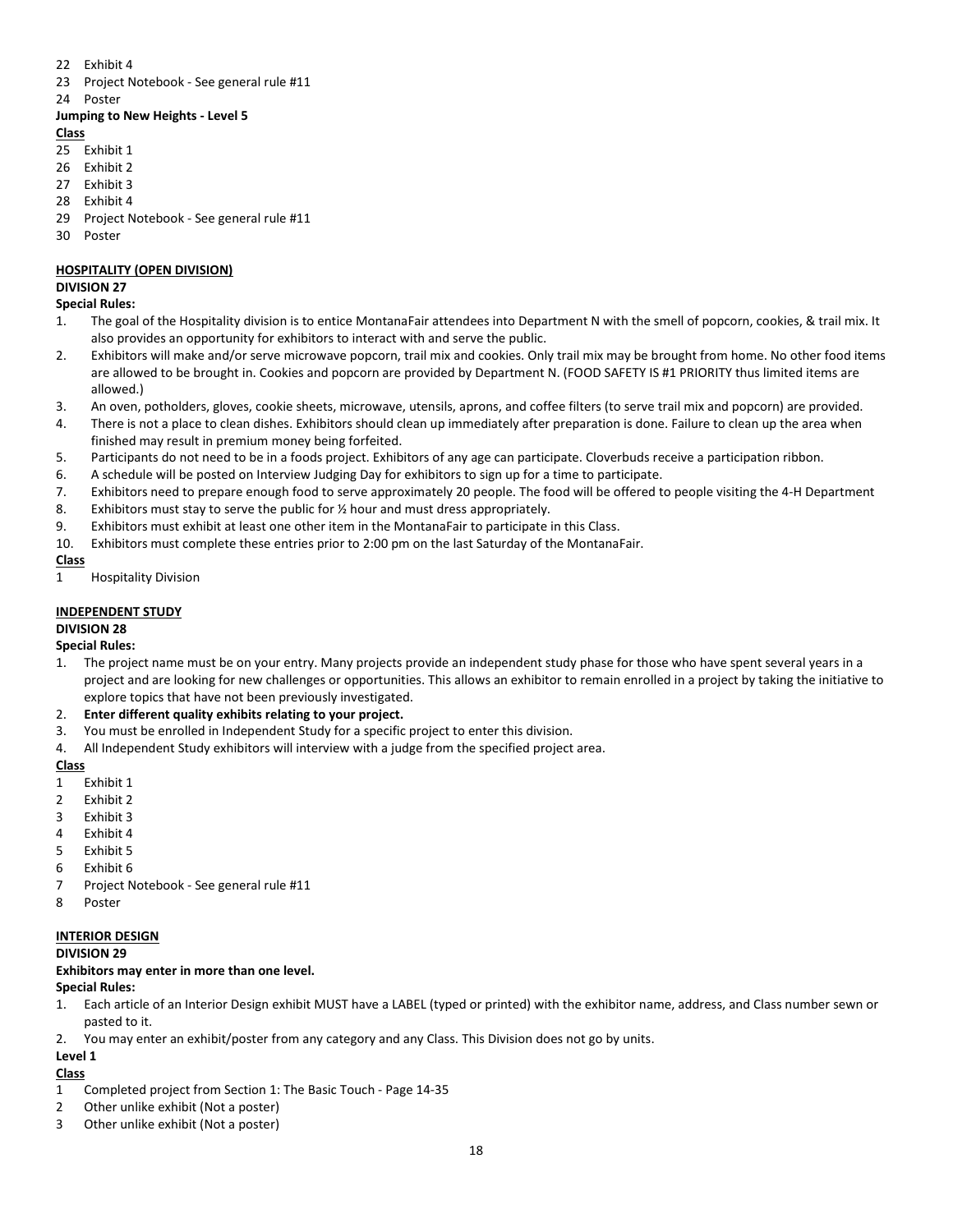- Project Notebook See general rule #11
- Poster

#### **Level 2**

#### **Class**

- Completed project from Section 2: The Distinctive Touch Page 36-62
- Other unlike exhibit (Not a poster)
- Other unlike exhibit (Not a poster)
- Project Notebook See general rule #11

#### Poster

**Level 3**

#### **Class**

- Completed project from Section 3: The Finishing Touch Page 63-73
- Other unlike exhibit (Not a poster)
- Other unlike exhibit (Not a poster)
- Project Notebook See general rule #11
- Poster

## **Level 4**

#### **Class**

- Completed project from Section 4: The Environmental Touch Page 74-93
- Other Unlike Exhibit
- Other Unlike Exhibit
- Project Notebook See general rule #11
- Poster

#### **LEADERSHIP**

#### **DIVISION 30**

#### **Class**

- Project Notebook See general rule #11
- Poster
- Video or Slides
- Other exhibit

#### **LEATHERCRAFT**

#### **DIVISION 31**

#### **Level 1**

Enter unlike exhibits (manual page 1).

#### **Class**

- Exhibit 1
- Exhibit 2
- Exhibit 3
- Project Notebook See general rule #11
- Poster

#### **Level 2**

Enter unlike exhibits (manual page 40).

#### **Class**

- Exhibit 1
- Exhibit 2
- Exhibit 3
- Project Notebook See general rule #11

#### Poster **Level 3-7**

Enter unlike exhibits (manual page 2).

#### **Class**

Exhibit 1

- Exhibit 2
- Exhibit 3
- Project Notebook See general rule #11
- Poster

## **LIVESTOCK EXHIBIT – Large Animal**

#### **DIVISION 32 Special Rules:**

1. You must be enrolled in Horse, Goat, Sheep, Horseless Horse, Beef, Swine, Dairy Cow, or Llama/Alpaca to enter large animal livestock exhibits.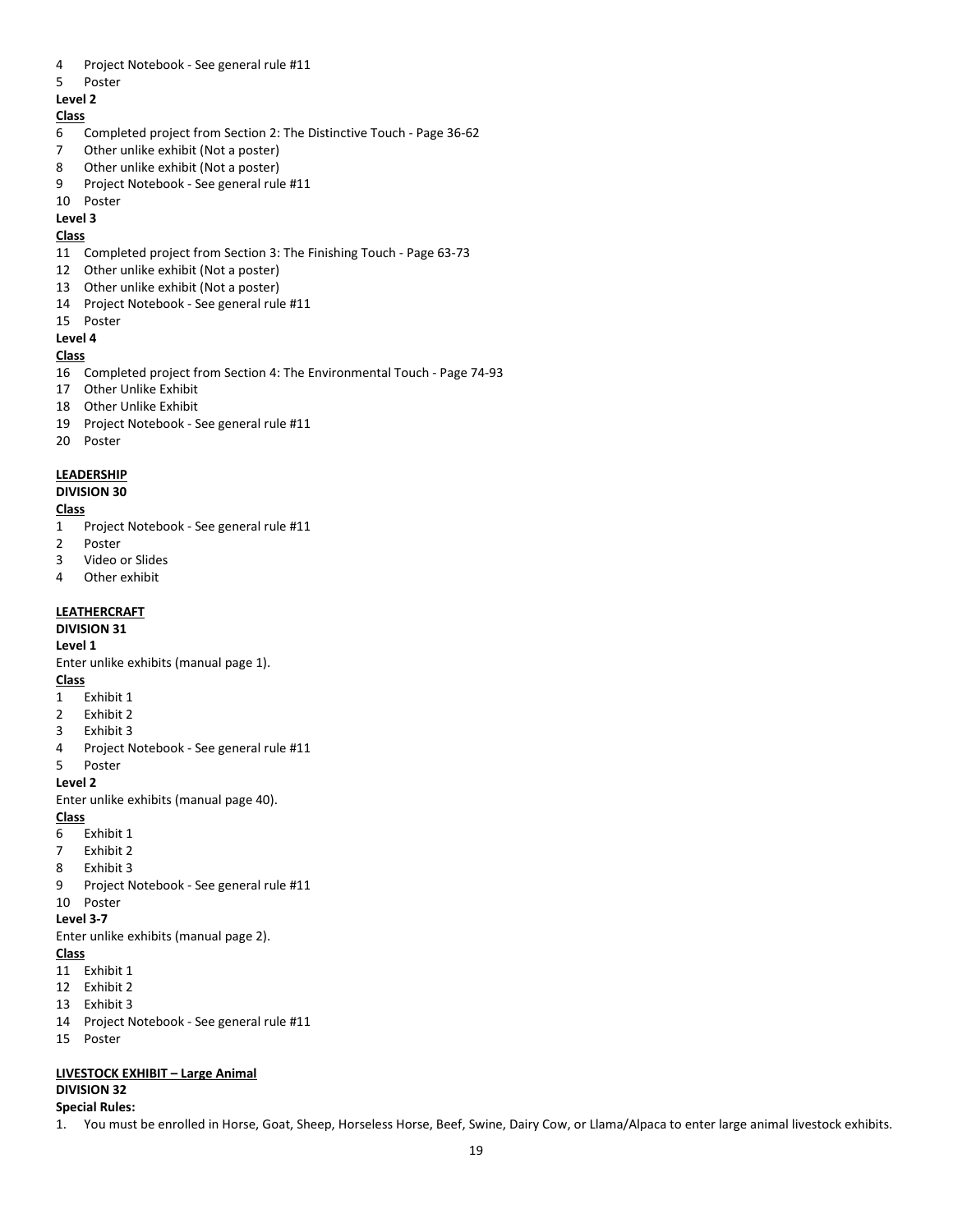- 2. Exhibits may be from one project area or many.
- 3. Exhibit may be a display, notebook, or item made, that relates to your project. (e.g., halter, horse blanket, etc.)

#### 4. **The exhibitor must declare on their entry which animal project they are in and which exhibit will be for each type of animal**.

**Class**

- 1 Exhibit 1
- 2 Exhibit 2
- 3 Exhibit 3
- 4 Exhibit 4
- 5 Poster
- 6 Poster
- 7 Project Notebooks See general rule #11
- 8 Project Notebooks See general rule #11
- 9 Project Notebooks See general rule #11

#### **LIVESTOCK EXHIBIT – Small Animal**

#### **DIVISION 33**

#### **Special Rules:**

- 1. You must be enrolled in Poultry, Cat, Dog, Rabbit, Pocket Pets or Cavy to enter small animal livestock exhibits.
- 2. Exhibits may be from one project area or many.
- 3. Exhibits may be displays, notebooks, or items made that are related to your project. (e.g., homemade dog bones, cat toys, nesting boxes, etc.)
- 4. If you participated in the Pre-MontanaFair Cat Show complete a Department A Livestock entry to receive your premium money.
- 5. **An exhibitor must declare on their entry the animal project they are in and which exhibit will be for each type of animal**.

#### **Class**

- 1 Exhibit 1
- 2 Exhibit 2
- 3 Exhibit 3
- 4 Exhibit 4
- 5 Poster
- 6 Poster
- 7 Project Notebooks See general rule #11
- 8 Project Notebooks See general rule #11
- 9 Project Notebooks See general rule #11

#### **LIVESTOCK JUDGING**

## **DIVISION 34**

## **Class**

- 1 Poster
- 2 Display
- 3 Project Notebook See general rule #11

## **NEEDLEWORK**

#### **DIVISION 35**

#### **Beginning Knitting 1-2 Years**

Enter exhibits that use straight basic stitches and/or increase or decrease.

#### **Class**

- 1 Exhibit 1
- 2 Exhibit 2
- 3 Exhibit 3
- 4 Project Notebook See general rule #11
- 5 Poster

#### **Intermediate Knitting 3-4 Years**

Enter exhibits using pattern stitches, and/or circular needles and/or buttonholes.

#### **Class**

- 6 Exhibit 1
- 7 Exhibit 2
- 8 Exhibit 3
- 9 Project Notebook See general rule #11
- 10 Poster

#### **Advanced Knitting 5-8 Years**

Enter advanced exhibits using 4 needles, and/or novelty yarn and/or pattern stitches and/or advanced techniques.

- 11 Exhibit 1
- 12 Exhibit 2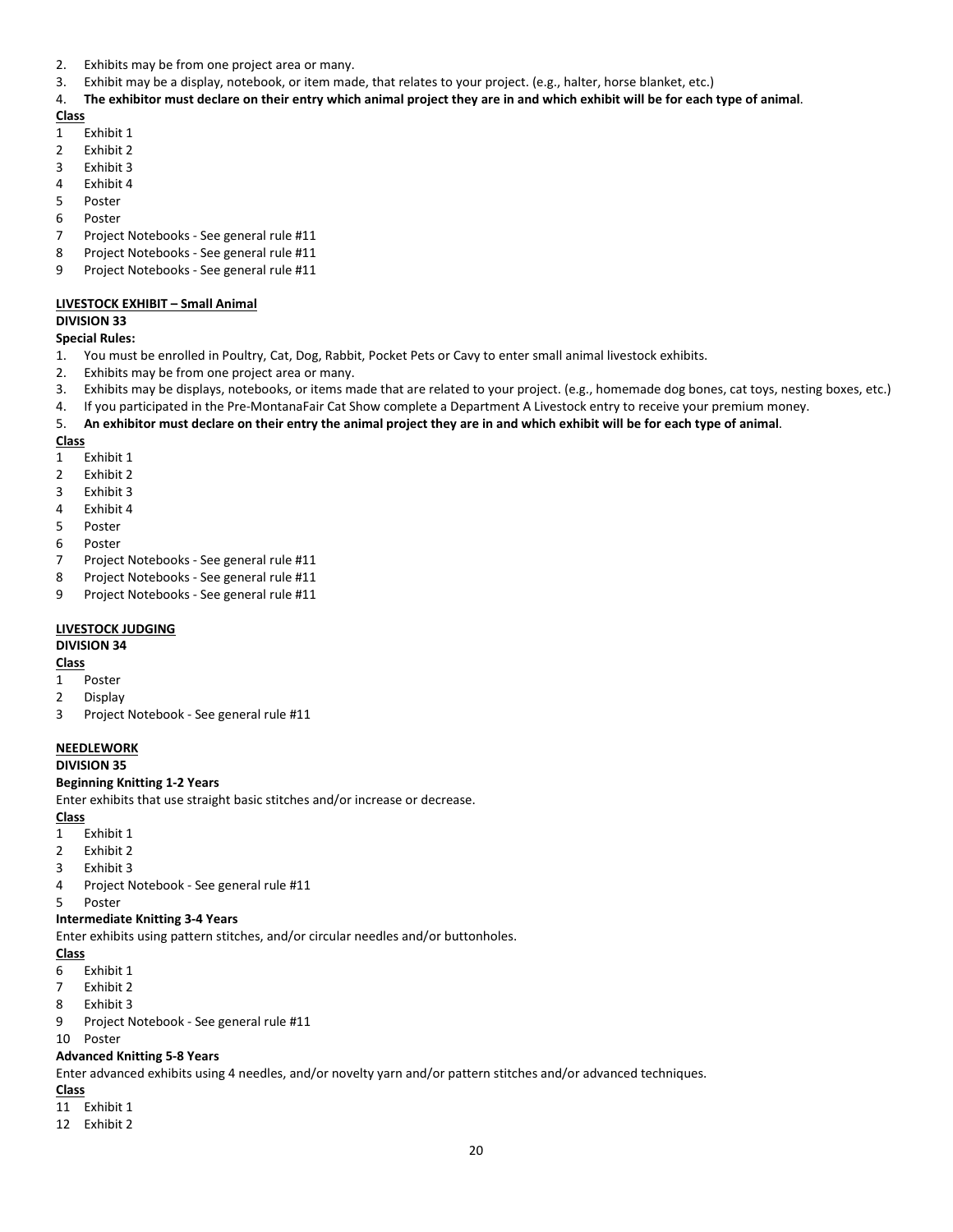- Exhibit 3
- Project Notebook See general rule #11
- Poster

## **Beginning Crochet**

Enter exhibits that use chain stitch and/or single crochet and/or double crochet.

#### **Class**

- Exhibit 1
- Exhibit 2
- Exhibit 3
- Project Notebook See general rule #11
- Poster

#### **Intermediate Crochet**

Enter exhibits that use intermediate crochet stitches.

#### **Class**

- Exhibit 1
- Exhibit 2
- Exhibit 3
- Project Notebook See general rule #11
- Poster

#### **Advanced Crochet**

Enter exhibits that use one or more of the following: Afghan stitch, increasing and decreasing, treble crochet, half double crochet, changing colors, pattern stitches and seams.

#### **Class**

- Exhibit 1
- Exhibit 2
- Exhibit 3
- Project Notebook See general rule #11
- Poster

#### **Beginning Embroidery**

Enter exhibits using three or more different stitches.

#### **Class**

- Exhibit 1
- Exhibit 2
- Exhibit 3
- Project Notebook See general rule #11
- Poster

#### **Intermediate Embroidery**

Enter exhibits using three or more different stitches or other intermediate skills.

#### **Class**

- Exhibit 1
- Exhibit 2
- Exhibit 3
- Project Notebook See general rule #11

Poster

#### **Advanced Embroidery**

Enter exhibits using three or more different stitches or other advanced skills.

## **Class**

- Exhibit 1
- Exhibit 2
- Exhibit 3
- Project Notebook See general rule #11
- Poster

#### **Beginning Counted Cross Stitch 1-4 Years**

Enter exhibits using cross or counted cross stitch.

#### **Class**

- Exhibit 1
- Exhibit 2
- Exhibit 3
- Project Notebook See general rule #11
- Poster

#### **Advanced Counted Cross Stitch 5-8 Years**

Enter exhibits using counted cross stitch.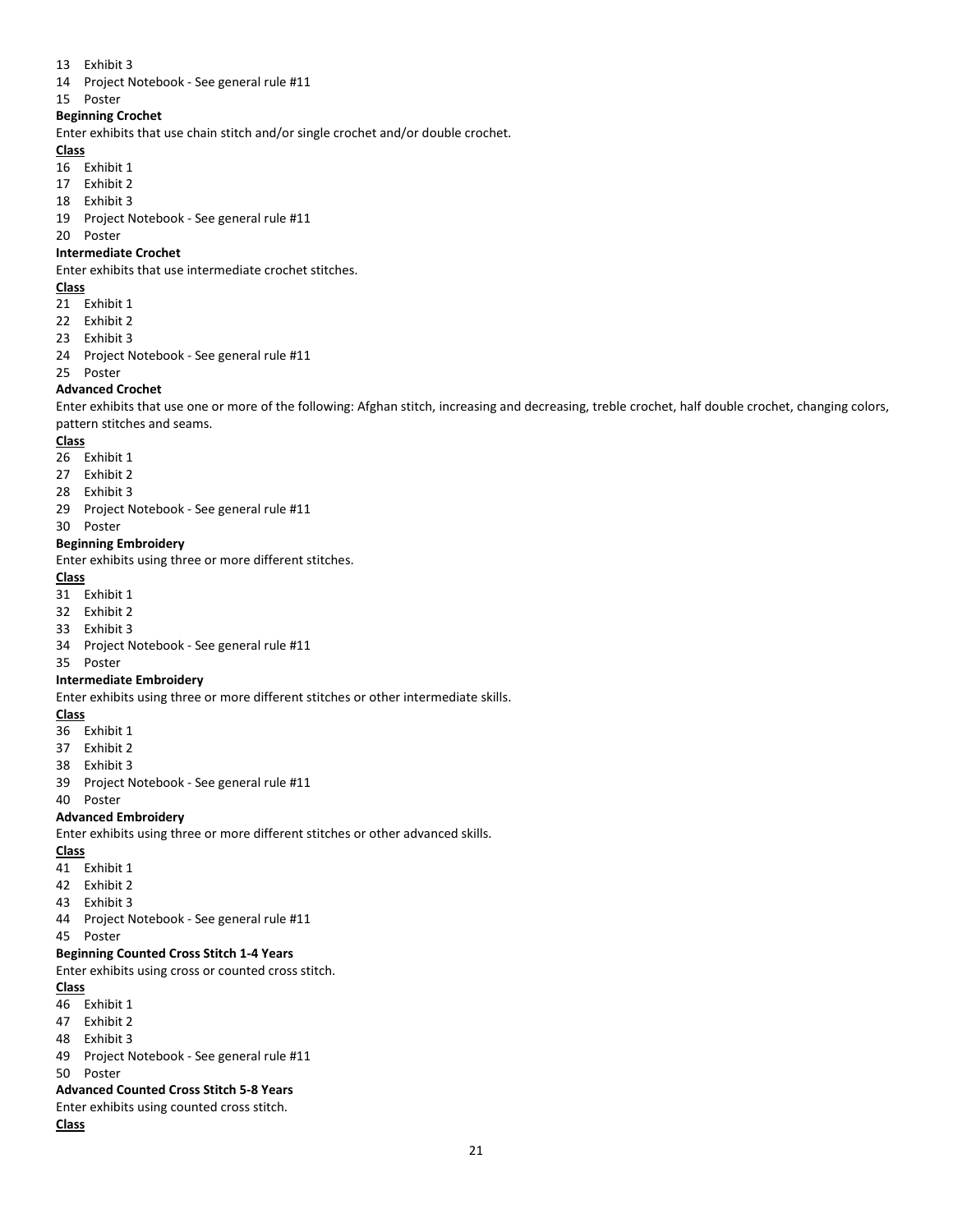- 51 Exhibit 1
- 52 Exhibit 2
- 53 Exhibit 3
- 54 Project Notebook See general rule #11
- 55 Poster

## **NEEDLEWORK (OPEN DIVISION)**

#### **DIVISION 36**

#### **Special Rules:**

- 1. You do not have to be enrolled in a needlework project to enter this division.
- 2. **Entries in this division are not eligible for Best of Class Awards.**
- 3. No posters.

#### **Class**

- 1 Latch hook
- 2 Exhibit 1
- 3 Exhibit 2
- 4 Exhibit 3
- 5 Exhibit 4
- 6 Exhibit 5
- 7 Exhibit 6

#### **OUTDOOR ADVENTURES**

## **DIVISION 37**

## **Hiking Trails - Level 1**

#### **Class**

- 1 Exhibit 1
- 2 Exhibit 2
- 3 Exhibit 3
- 4 Poster
- 5 Project Notebook See general rule #11

#### **Camping Adventures - Level 2**

#### **Class**

- 6 Exhibit 1
- 7 Exhibit 2
- 8 Exhibit 3
- 9 Poster
- 10 Project Notebook See general rule #11

#### **Backpacking Expeditions - Level 3**

#### **Class**

- 11 Exhibit 1
- 12 Exhibit 2
- 13 Exhibit 3
- 14 Poster
- 15 Project Notebook See general rule #11

## **PERFORMING ARTS (OPEN DIVISION)**

## **DIVISION 38**

- **Special Rules:**
- 1. You do not have to be enrolled in a specific project to enter this Division.
- 2. You must have entered at least one judged exhibit in Department N.
- 3. You can only receive premium money for one performance. You may do additional performances, but no extra premium money will be paid.
- 4. Must be completed prior to 2 pm on the last Saturday of the MontanaFair.

#### **Class**

1 A non-judged activity that is performed during MontanaFair week, such as singing, drama, puppetry, dancing, musical instruments, etc.

## **PHOTOGRAPHY**

## **DIVISION 39**

## **Special Rules:**

- 1. Photos must be taken during the current project year.
- 2. Exhibits must be mounted on either black or white foamboard (except for Classes 7, 15, & 23).
- 3. All photos must be taken by the 4-H exhibitor who is entering the photo in the MontanaFair.
- 4. Each photo must be labeled with exhibitor's name, entry division and Class, and numbered if more than one entry. Example: 1 of 3, 2 of 3, 3 of 3
- 5. Minimum print size is 3"x5". Maximum is 8"x10".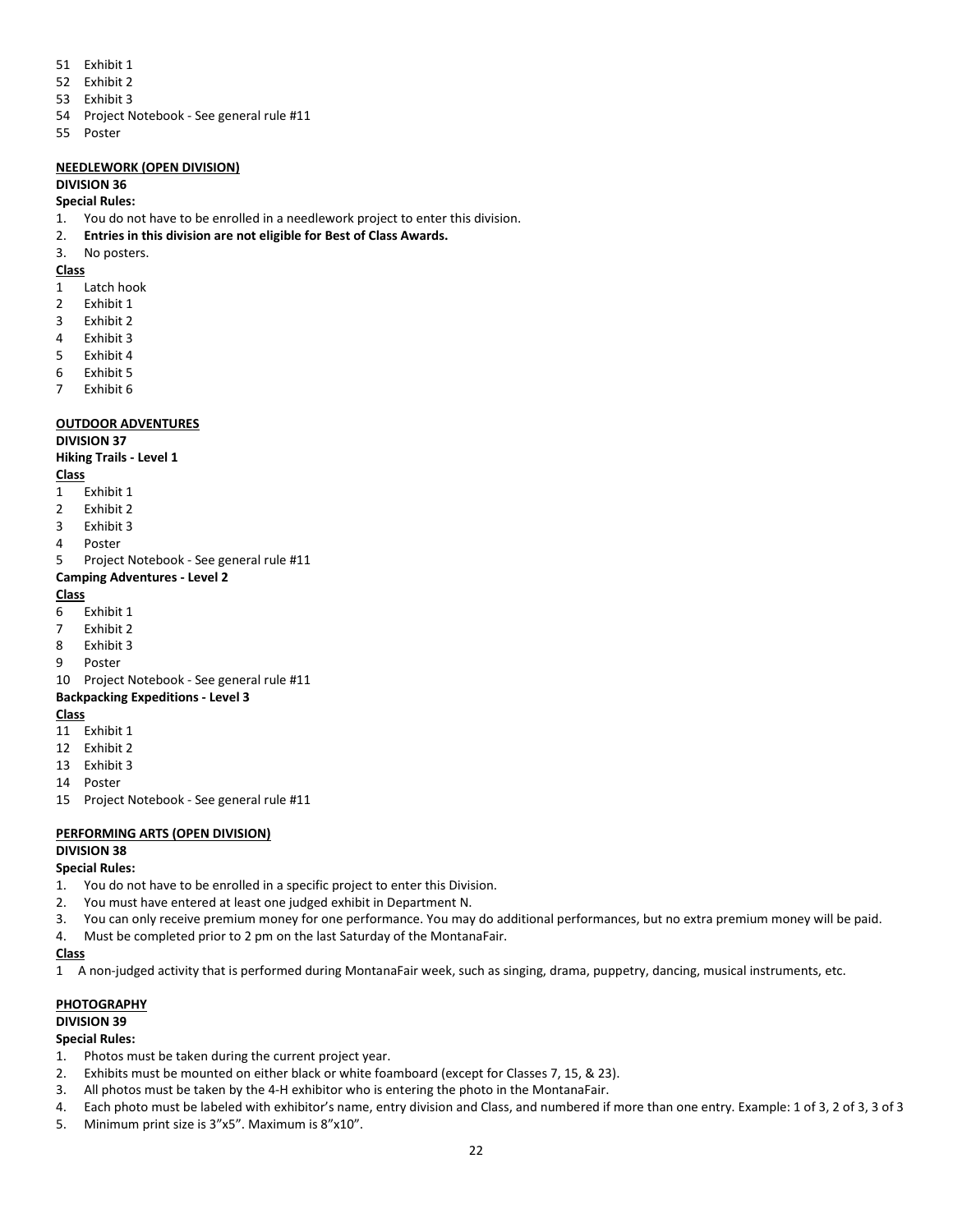## **Focus on Photography - Level 1**

#### **Class**

- Three photos showing getting close to the subject.
- Two photos showing special effects.
- Display of one set of photos showing good and poor composition (2-3 total photos).
- Mounted photo story using 5 to 10 photos.
- Four photos of the same subject showing front, side, overhead and back light.
- Two black and white photos.
- General pictures you took during this year -your favorites, mounted or in an album. (8-15 photos)
- Project Notebooks See general rule #11

## **Controlling the Image - Level 2**

### **Class**

- Three photos of water (still or in motion).
- Collection of 5 7 photos showing good
- composition of the Rule of Thirds, the Golden Triangle, and the Golden Rectangle.
- Four photos showing the use of lighting: direct, reflective, diffused and one using a flash.
- Four photos that capture the motion of a moving subject. (action).
- Three photos of a panoramic scene.
- Display of three sets of photos comparing good and poor composition (6-9 total photos).
- General photos you took this year your favorites, mounted or in an album. (8-15 photos)
- Project Notebooks See general rule #11

## **Mastering Photography - Level 3**

## **Class**

- Three photos illustrating a fast shutter speed used to stop action.
- Three photos illustrating different f-stops or 3 photos experimenting with time exposure.
- Five photos of lighting (low, night, day, flash, natural).
- 20 Three to five photos showing reflection.
- Three to five photos showing a variety of contrasting colors.
- 22 Collection of three photos illustrating good subject position in pictures lines and shapes, framing, patterns, perspective, and texture.
- General photos you took this year your favorites, mounted or in an album. (8-15 photos)
- Project Notebooks See general rule #11

## **Videography - Level 4**

**NOTE:** Exhibit should be set up and ready for viewing before judging.

#### **Class**

- Short 1-2 minute film
- Long 5-minute film
- Public Service Announcement (PSA)
- Storyboard and/or script for film production
- Podcast of Video created
- Research on topic for film creation
- Filmed Interviews on specific topic
- Other unlike exhibit

#### **General Photography**

#### **Special Rules:**

- 1. To enter the Classes listed below, exhibitors must be enrolled in a photography project.
- 2. Other unlike exhibits could include buildings, structures, still life, statues, video, power point.
- 3. The maximum number of general photography items an exhibitor will be allowed to enter is 10. With 5 entries on exhibitor's choice of any medium (e.g., frames, canvas, metal, wood) and 5 on black or white foamboard.
- 4. Minimum **print** size is 5"x7". Maximum print size is 8"x10".

#### **Class - Black and White Photographs**

## Flowers

- People portrait
- People action
- Bugs Butterflies, Insects, Spiders, etc.
- Scenic natural no man-made objects
- Scenic landscapes can contain man-made objects (e.g., roads, bridges, fences)
- Domestic animals
- Wildlife
- Other unlike exhibit (not a poster)
- Computer Enhancement Photograph
- Photograph matted & framed or otherwise creatively displayed (NOT a duplicate of another general photograph)

## **Class - Color Photographs**

Flowers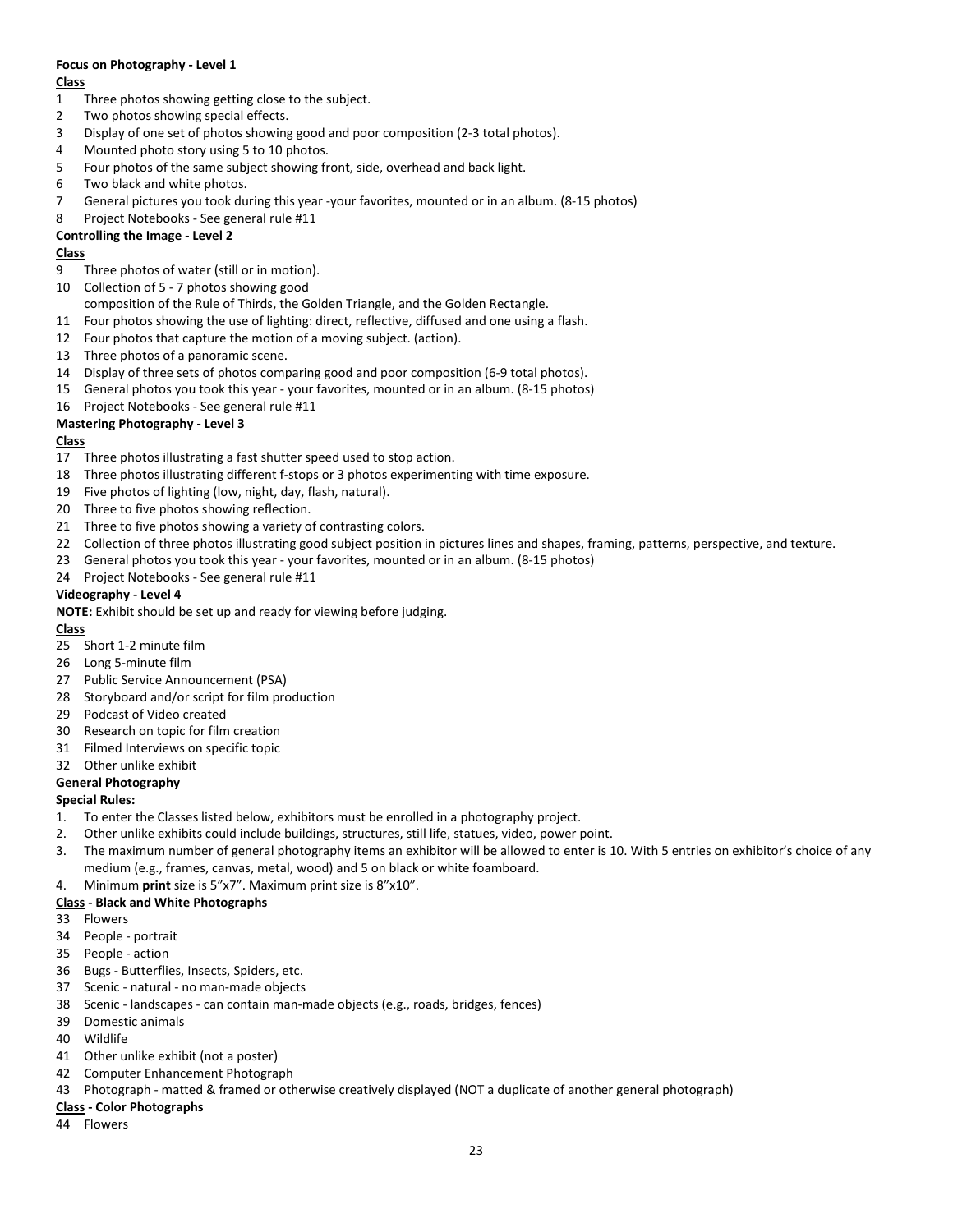- People portrait
- People action
- Bugs Butterflies, Insects, Spiders, etc.
- Scenic natural no man-made objects
- Scenic landscapes may contain man-made objects (e.g., roads, bridges, fences)
- Domestic animals
- Wildlife
- Other unlike exhibit (not a poster)
- Computer Enhanced Photograph
- Photograph matted & framed or otherwise creatively displayed (NOT a duplicate of another general photograph)

## **QUILTING**

#### **DIVISION 40**

#### **Quilting Level 1**

#### **Class**

- Display a set of placemats
- Display a table runner
- Display a wall hanging
- Display a pillow
- Display a quilt (any size)
- Display a quilt (any size)
- Poster

## **Quilting Level 2**

#### **Class**

- Display a set of placemats
- Display a table runner
- Display a wall hanging
- Display a pillow
- Display a quilt (any size)
- Display a quilt (any size)
- Poster

## **Quilting Level 3**

## **Class**

- Display a set of placemats
- Display a table runner
- Display a wall hanging
- Display a pillow
- Display a quilt (any size)
- Display a quilt (any size)
- Poster

## **RANGE SCIENCE MANAGEMENT**

## **DIVISION 41**

## **At Home on the Range**

#### **Class**

- Poster showing the stages of succession or illustrating the water cycle.
- An educational display related to what you have learned about rangelands.
- An educational display related to what you have learned about the different plants and animals that live on rangelands.
- An educational display showing different uses of rangelands or the web of life on rangelands.
- Profile of a rancher or other range user.
- Other unlike exhibit.
- Project Notebook See general rule #11

## **Level 1**

#### **Class**

- Educational display showing the three main kinds of land in Montana (farm, range, city development) and the kinds of life and activity each supports.
- Educational display showing the four major kinds of plants (grass, grass-like, forb, shrub) and how they differ from each other.
- Combination Project Manual/Plant Anatomy Reference Book.
- Other exhibit from 4-H Range Project, Unit I.
- Project Notebook See general rule #11

## **ROBOTICS DIVISION 42**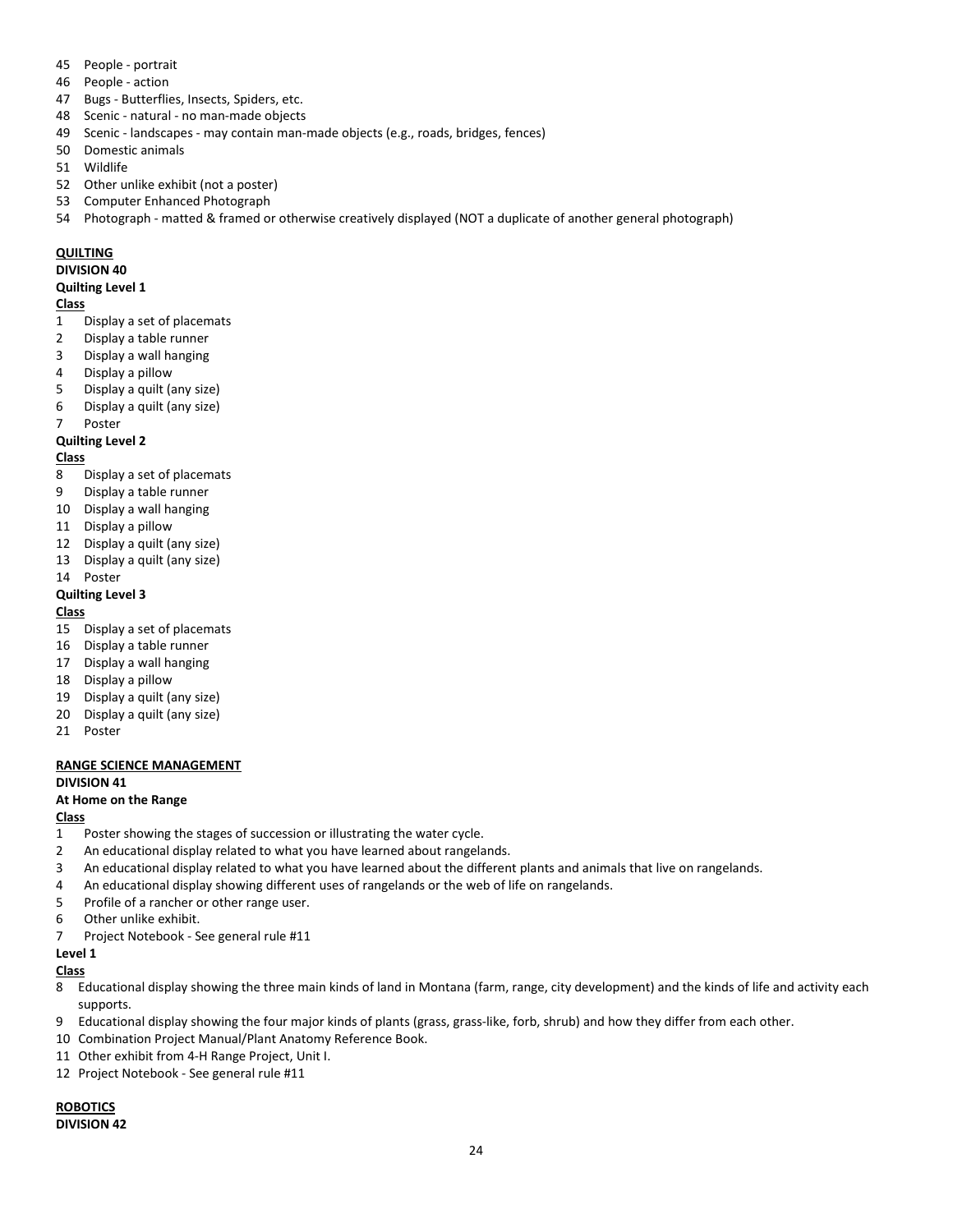#### **Robotics with EV3**

#### **Class**

- Exhibit 1
- Exhibit 2
- Exhibit 3
- Poster
- Project Notebook See general rule #11

#### **Junk Drawer Robotics - Level 1**

#### **Class**

- Exhibit 1
- Exhibit 2
- Exhibit 3
- Poster

#### Project Notebook - See general rule #11

#### **Junk Drawer Robotics - Level 2**

#### **Class**

- Exhibit 1
- Exhibit 2
- Exhibit 3
- Poster
- Project Notebook See general rule #11

#### **Junk Drawer Robotics - Level 3**

#### **Class**

- Exhibit 1
- Exhibit 2
- Exhibit 3
- Poster
- Project Notebook See general rule #11

#### **Introduction to Modern Microcontrollers**

#### **Class**

Exhibit 1

- Exhibit 2
- Exhibit 3
- Poster
- Project Notebook See general rule #11

#### **SCRAPBOOKING**

#### **DIVISION 43**

#### **Class**

- Exhibit 1
- Exhibit 2
- Exhibit 3
- Poster
- Project Notebook See general rule #11

#### **SELF DETERMINED**

## **DIVISION 44**

#### **Special Rules:**

- 1. Enter the project name on your entry. You must be enrolled in a Self-Determined Project to enter this division.
- 2. Enter exhibits related to project such as a display, item made, picture story, etc.

#### **Class**

- Exhibit 1
- Exhibit 2
- Exhibit 3
- Exhibit 4
- Exhibit 5
- Exhibit 6
- Poster
- Project Notebook See general rule #11

## **SEWING AND TEXTILES**

**DIVISION 45 Special Rules:**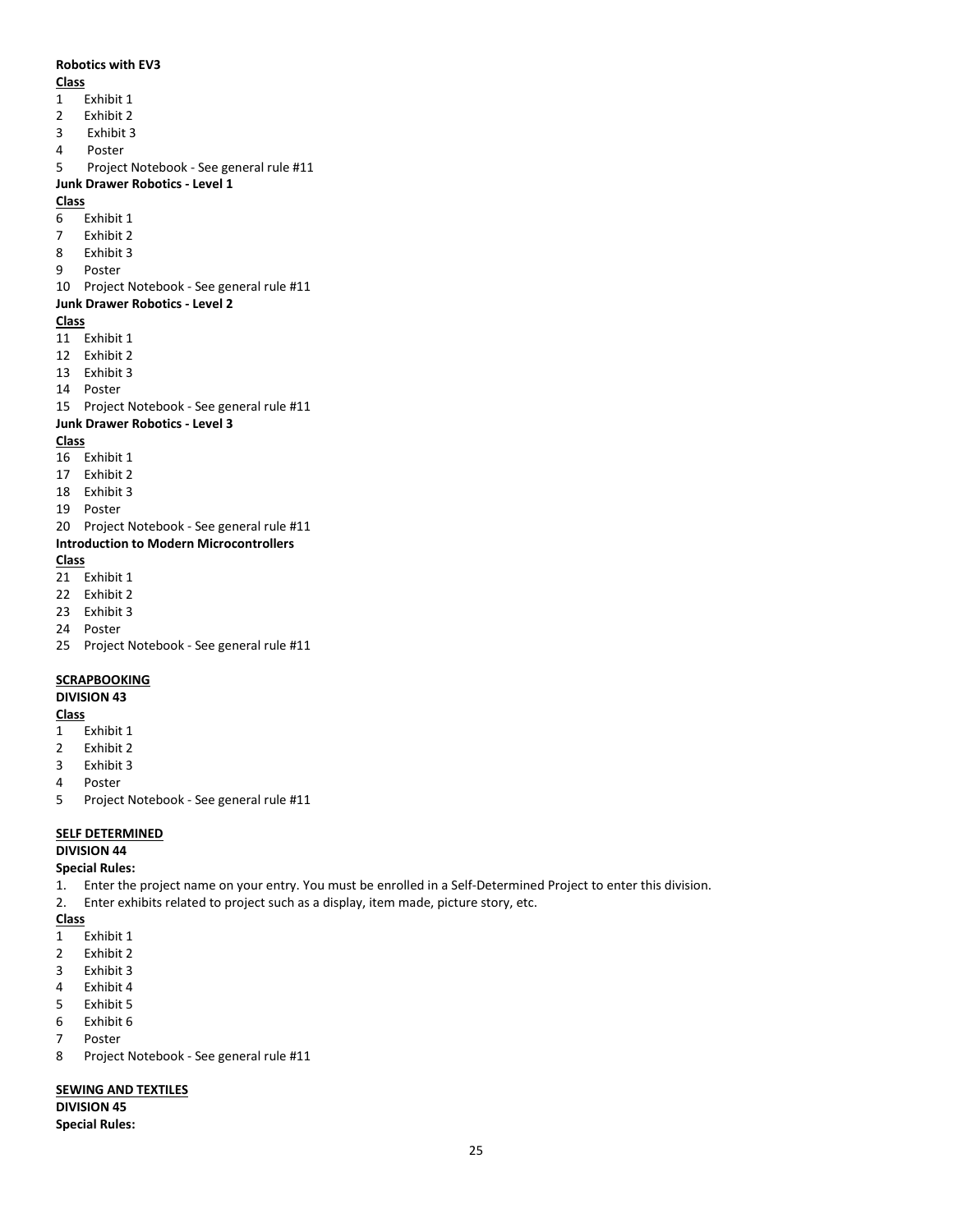- 1. Place a name label in the center of the neckline or waistband at the back of all garments and bring garments on bendable hangers.
- 2. See general rule #10 for poster sizes and directions**.** Educational posters and/or displays must show a process, procedure, or the economics in sewing or needlecraft. They can reflect consumer values, consumer research, savings in energy, money, time, etc. Educational posters and displays must be on an educational level with other clothing entries.
- 3. Each piece of clothing is a separate exhibit.
- 4. **GARMENTS MUST BE JUDGED AT MONTANAFAIR DURING INTERVIEW JUDGING** to participate in Showcase at MontanaFair.

### **Exploring Sewing - Level 1**

Enter unlike exhibits that incorporate skills of the project level.

## **Class**

- 1 Exhibit 1 Sewing
- 2 Exhibit 2 Sewing
- 3 Exhibit 3 Sewing
- 4 Exhibit 4 Sewing
- 5 Poster
- 6 Educational Display or Exhibit
- 7 Project Notebook See general rule #11
- 8 Duct Tape
- 9 Costume
- 10 International Clothing
- 11 Repurpose/Redesign

## **Exploring Sewing - Level 2**

Enter unlike exhibits that incorporate skills of the project level.

#### **Class**

- 12 Exhibit 1 Sewing
- 13 Exhibit 2 Sewing
- 14 Exhibit 3 Sewing
- 15 Exhibit 4 Sewing
- 16 Poster
- 17 Educational display or exhibit
- 18 Project Notebook See general rule #11
- 19 Duct Tape
- 20 Costume
- 21 International Clothing
- 22 Repurpose/Redesign

#### **Advanced Sewing - Levels 3-5**

Enter unlike exhibits that incorporate skills of the project level.

#### **Class**

- 23 Exhibit 1 Sewing
- 24 Exhibit 2 Sewing
- 25 Exhibit 3 Sewing
- 26 Exhibit 4 Sewing
- 27 Poster
- 28 Educational display or exhibit
- 29 Project Notebook See general rule #11
- 30 Duct Tape
- 31 Costume
- 32 International Clothing
- 33 Repurpose/Redesign

#### **SHOPPING IN STYLE**

#### **DIVISION 46**

**Special Rules:**

- 1. See general rule #10 for poster sizes and directions**.** Educational posters and/or displays must show a process, procedure, or the economics in sewing or needlecraft. They can reflect consumer values, consumer research, savings in energy, money, time, etc. Educational posters and displays must be on an educational level with other clothing entries.
- 2. **Shopping in Style exhibits must include a comparison sheet for each full outfit entered. Entries may be disqualified if a sheet is not completed and brought to Interview Judging Day with the outfit.**
- 3. Each piece of clothing is a separate exhibit.
- 4. A Shopping In Style Showcase exhibit is a complete outfit (clothes and accessories together).
- 5. **GARMENTS MUST BE JUDGED AT MONTANAFAIR DURING INTERVIEW JUDGING** in order to participate in the MontanaFair 4-H Showcase. **Level 1**

#### **Class**

1 Exhibit 1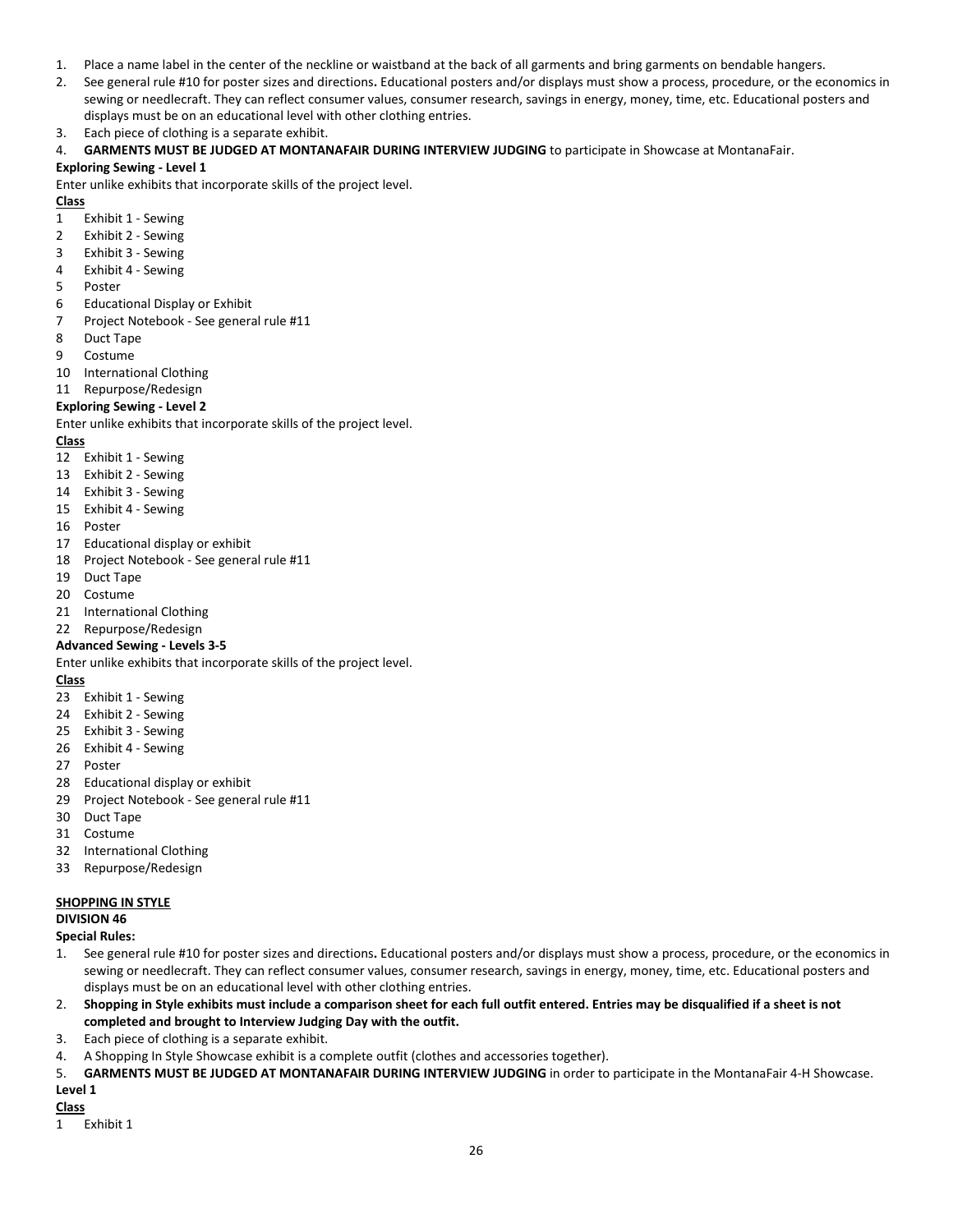- Exhibit 2
- 3. Exhibit 3
- Poster
- Project Notebook See general rule #11

#### **SHOOTING SPORTS**

#### **DIVISION 47**

#### **Special Rule:**

1. All firearms must be taken home after they are judged.

## **Pistol**

## **Class**

- Exhibit 1
- Exhibit 2
- Exhibit 3
- Poster
- Project Notebook See general rule #11

## **Small Bore Pistol**

#### **Class**

- Exhibit 1
- Exhibit 2
- Exhibit 3
- Poster

Project Notebook - See general rule #11

#### **Rifle**

#### **Class**

- Exhibit 1
- Exhibit 2
- Exhibit 3
- Poster
- Project Notebook See general rule #11

## **Small Bore Rifle**

#### **Class**

- Exhibit 1
- Exhibit 2
- Exhibit 3
- Poster
- Project Notebook See general rule #11

## **BB Gun Safety**

## **Class**

- Exhibit 1
- Exhibit 2
- Exhibit 3
- Poster
- Project Notebook See general rule #11

#### **Archery**

#### **Class**

- Exhibit 1
- Exhibit 2
- Exhibit 3
- Poster
- Project Notebook See general rule #11

#### **Shotgun**

## **Class**

- Exhibit 1
- Exhibit 2
- Exhibit 3
- Poster
- Project Notebook See general rule #11

## **Muzzle Loading**

- **Class**
- Exhibit 1 Exhibit 2
- Exhibit 3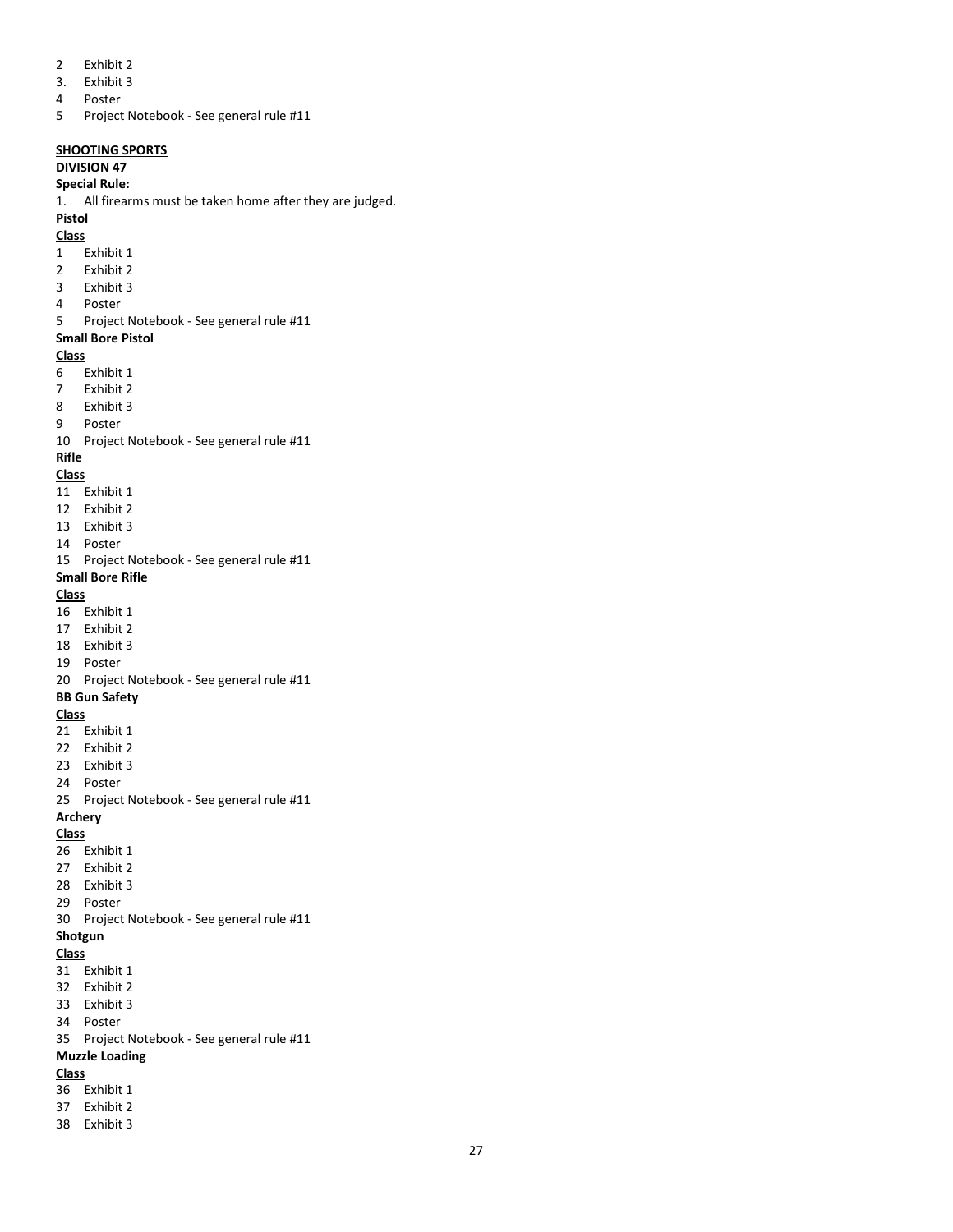- 39 Poster
- 40 Project Notebook See general rule #11

## **Hunting**

- **Class**
- 41 Exhibit 1
- 42 Exhibit 2
- 43 Exhibit 3
- 44 Poster
- 45 Project Notebook See general rule #11

#### **Western Action**

### **Class**

- 46 Exhibit 1
- 47 Exhibit 2
- 48 Exhibit 3
- 49 Poster
- 50 Project Notebook See general rule #11

## **SHOOTING SPORTS (OPEN DIVISION)**

## **DIVISION 48**

#### **Special Rules:**

- 1. This division is open to all 4-H youth. You do not have to be enrolled in a Shooting Sports project.
- 2. **Entries in this division are not eligible for Best of Class Awards.**

## **Class**

- 1 Exhibit 1
- 2 Exhibit 2
- 3 Exhibit 3
- 4 Exhibit 4
- 5 Poster

## **SHOWCASE**

## **DIVISION 49**

## **Special Rules:**

- 1. If a 4-H exhibitor has a time conflict with activities in Department A during the 4-H Showcase (Tuesday, August 16, 6:30 pm) arrangements will be made with the Department N Superintendent or MontanaFair Clerks to participate at another time during MontanaFair week.
- 2. **GARMENTS MUST BE JUDGED AT MONTANAFAIR DURING INTERVIEW JUDGING** to participate in Showcase at MontanaFair.
- 3. To enter Classes 25-40, your garments must have been judged at your County 4-H Showcase. You are not required to participate in the MontanaFair 4-H Showcase to receive your premium money if you participated in the County 4-H Showcase. However, you must enter at least one judged exhibit in Department N and all pre-MontanaFair entries must be listed on your entry to receive premium money.
- 4. If you are enrolled in Shopping In Style or Sewing, you can enter Quilt, Crochet, and/or Needlework projects for MontanaFair or Showcase.
- 5. Participants **MUST** submit a narrative about their item at check in on Interview Judging Day. Narrations should be current and written in present tense.

- 1 Showcase Sewing & Textiles County
- 2 Showcase Sewing & Textiles County
- 3 Showcase Shopping In Style (Cost Comparison Sheet required) County
- 4 Showcase Shopping In Style (Cost Comparison Sheet required) County
- 5 Showcase Display County
- 6 Showcase Display County
- 7 Showcase Duct tape County
- 8 Showcase Duct tape County
- 9 Showcase Costume County
- 10 Showcase Costume County
- 11 Showcase International Clothing County
- 12 Showcase International Clothing County
- 13 Showcase Refashion/Repurpose/Redesign County
- 14 Showcase Refashion/Repurpose/Redesign County
- 15 Showcase Small Quilt County
- 16 Showcase Small Quilt County
- 17 Showcase Medium Quilt County
- 18 Showcase Medium Quilt County
- 19 Showcase Large Quilt County
- 20 Showcase Large Quilt County
- 21 Showcase Other Quilted Item County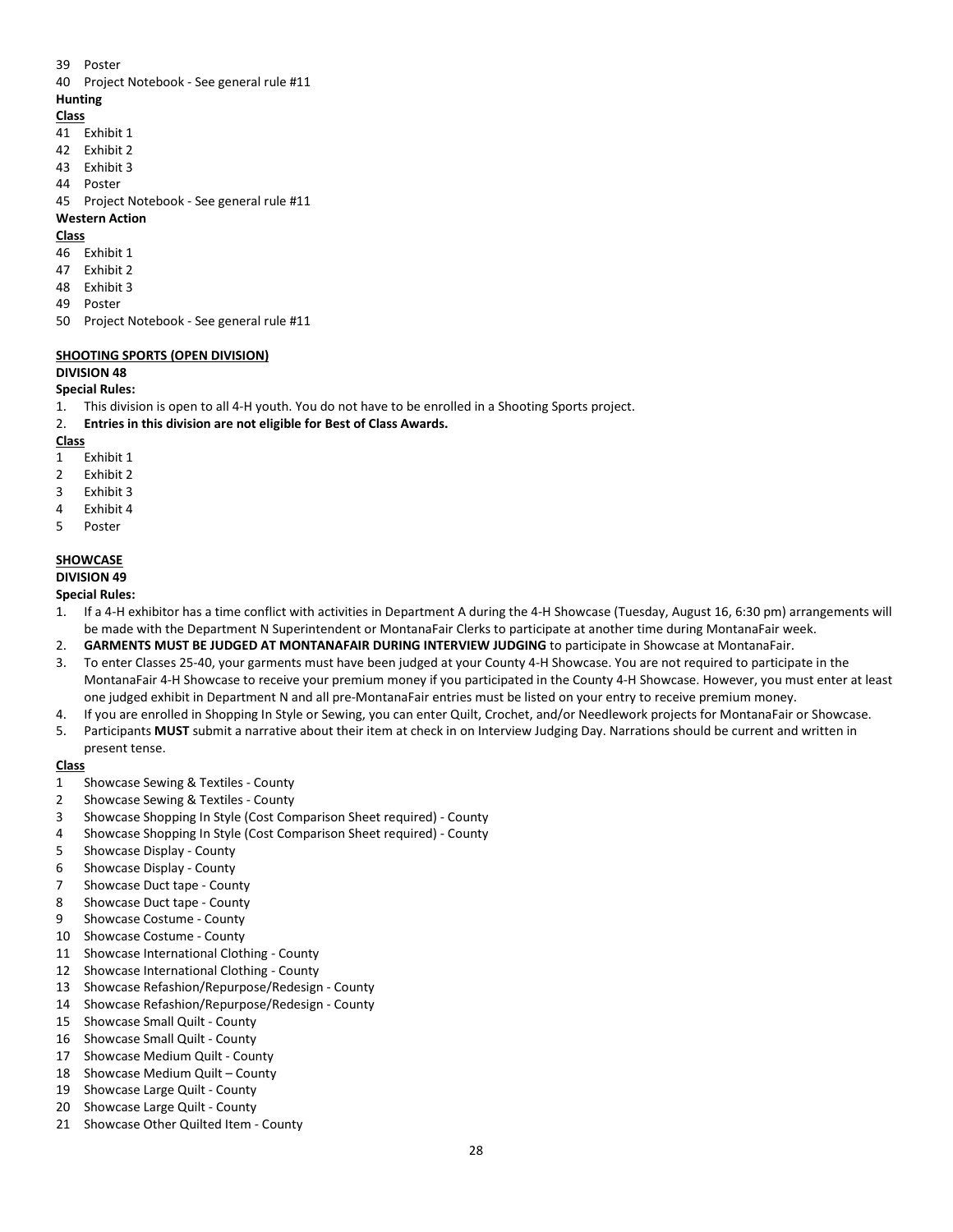- Showcase Other Quilted Item County
- Showcase Needlework County
- Showcase Needlework County
- Showcase Sewing & Textiles MontanaFair
- Showcase Sewing & Textiles MontanaFair
- Showcase Shopping In Style (Cost Comparison Sheet required) MontanaFair
- Showcase Shopping In Style (Cost Comparison Sheet required) MontanaFair
- Showcase Display MontanaFair
- Showcase Display MontanaFair
- Showcase Duct tape MontanaFair
- Showcase Duct tape MontanaFair
- Showcase Costume MontanaFair
- Showcase Costume MontanaFair
- Showcase International Clothing MontanaFair
- Showcase International Clothing MontanaFair
- Showcase Refashion/Repurpose/Redesign MontanaFair
- Showcase Refashion/Repurpose/Redesign MontanaFair
- Showcase Needlework MontanaFair
- Showcase Needlework MontanaFair

#### **SMALL ENGINES**

#### **DIVISION 50**

#### **Crank It Up - Level 1**

**Class**

- Engine Parts Exhibit
- Tools/Toolbox Exhibit
- Safety Exhibit
- Other unlike exhibit (Not a poster)
- Project Notebook See general rule #11
- Poster

#### **Warm It Up - Level 2**

#### **Class**

- Small Engine Type Exhibit
- Interior Engine Parts Exhibit
- Oil Grades Exhibit
- Other unlike exhibit (Not a poster)
- Project Notebook See general rule #11
- Poster

#### **Tune It Up - Level 3**

#### **Class**

- Rebuilt System Exhibit
- Remove/Sharpen Blade Exhibit
- Career Options Exhibit
- Project Notebook See general rule #11
- Other unlike exhibit (Not a poster)
- Poster

#### **SPORT FISHING**

#### **DIVISION 51**

#### **Take the Bait - Level 1**

#### **Class**

- Exhibit 1
- Exhibit 2
- Exhibit 3

## Poster

Project Notebook - See general rule #11

## **Reel in the Fun - Level 2**

- Exhibit 1
- Exhibit 2
- Exhibit 3
- Poster
- Project Notebook See general rule #11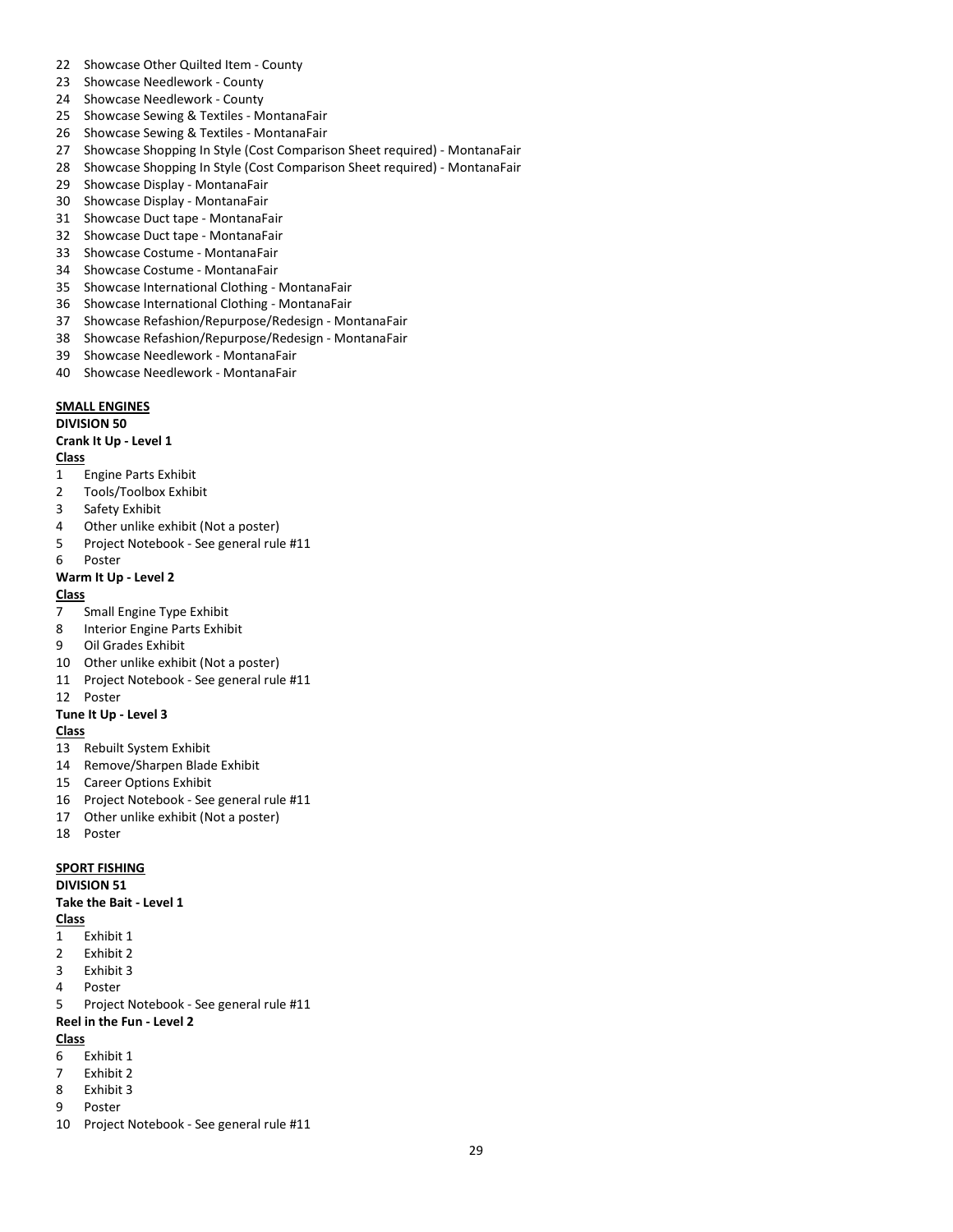#### **Cast into the Future - Level 3 Class**

- 11 Exhibit 1
- 12 Exhibit 2
- 13 Exhibit 3
- 14 Poster
- 15 Project Notebook See general rule #11

## **TABLE SETTING (OPEN DIVISION)**

## **DIVISION 52**

## **Special Rules:**

- 1. Table settings must be for two, using any theme desired. Paper and plastic are permitted where appropriate.
- 2. Table decorations must remain presentable for the duration of the MontanaFair; therefore, fresh flowers and other perishable items may not be used.
- 3. Tables will be provided  $(2 \frac{1}{2} \times 2 \frac{1}{2})$ .
- 4. Table settings must include a menu. Menus should be on a 5" x 8" card.
- 5. Displays will be set up and judged on Interview Judging Day and must remain for all MontanaFair week.
- 6. All enrolled 4-H exhibitors may enter this event.
- 7. Entries in this division **are not** eligible for Best of Class Awards.
- 8. Do not use pieces of high monetary or sentimental value. Things can be broken while being moved or displayed.
- 9. Alcohol and tobacco products are inappropriate for 4-H and may NOT be represented in settings.
- 10. Entries will be judged on originality of theme, proper placements for formal settings, and overall presentation.

## **Class**

- 1 Cloverbud
- 2 Age 9 12
- 3 Age 13 15
- 4 Age 16 19

## **VEGETABLE GARDEN/HORTICULTURE**

## **DIVISION 53**

## **Special Rule:**

1. It is recommended to bring the seed packet or other information about the variety of plant exhibited.

### **See Them Sprout - Level A**

## **Class**

- 1 Dish/Container Garden
- 2 Flower Arrangement
- 3 Educational Display
- 4 Project Notebook See general rule #11
- 5 Other unlike exhibit (Not a poster)

## **Let's Get Growing - Level B**

## **Class**

- 6 Terrarium
- 7 Hydroponic Plant
- 8 Flower Arrangement
- 9 Educational Display
- 10 Project Notebook See general rule #11
- 11 Other unlike exhibit (Not a poster)

## **Take Your Pick - Level C**

## **Class**

- 12 Plant Experiment
- 13 Careers in Horticulture
- 14 Analyzing Landscape
- 15 Flower Arrangement
- 16 Educational Display
- 17 Project Notebook See general rule #11 18 Other unlike exhibit (Not a poster)

## **Growing Profits - Level D**

- 19 Intercropping
- 20 Drawing and/or pictures of Double Your Crops
- 21 Garden in Your Computer
- 22 Educational Display
- 23 Project Notebook See general rule #11
- 24 Other unlike exhibit (Not a poster)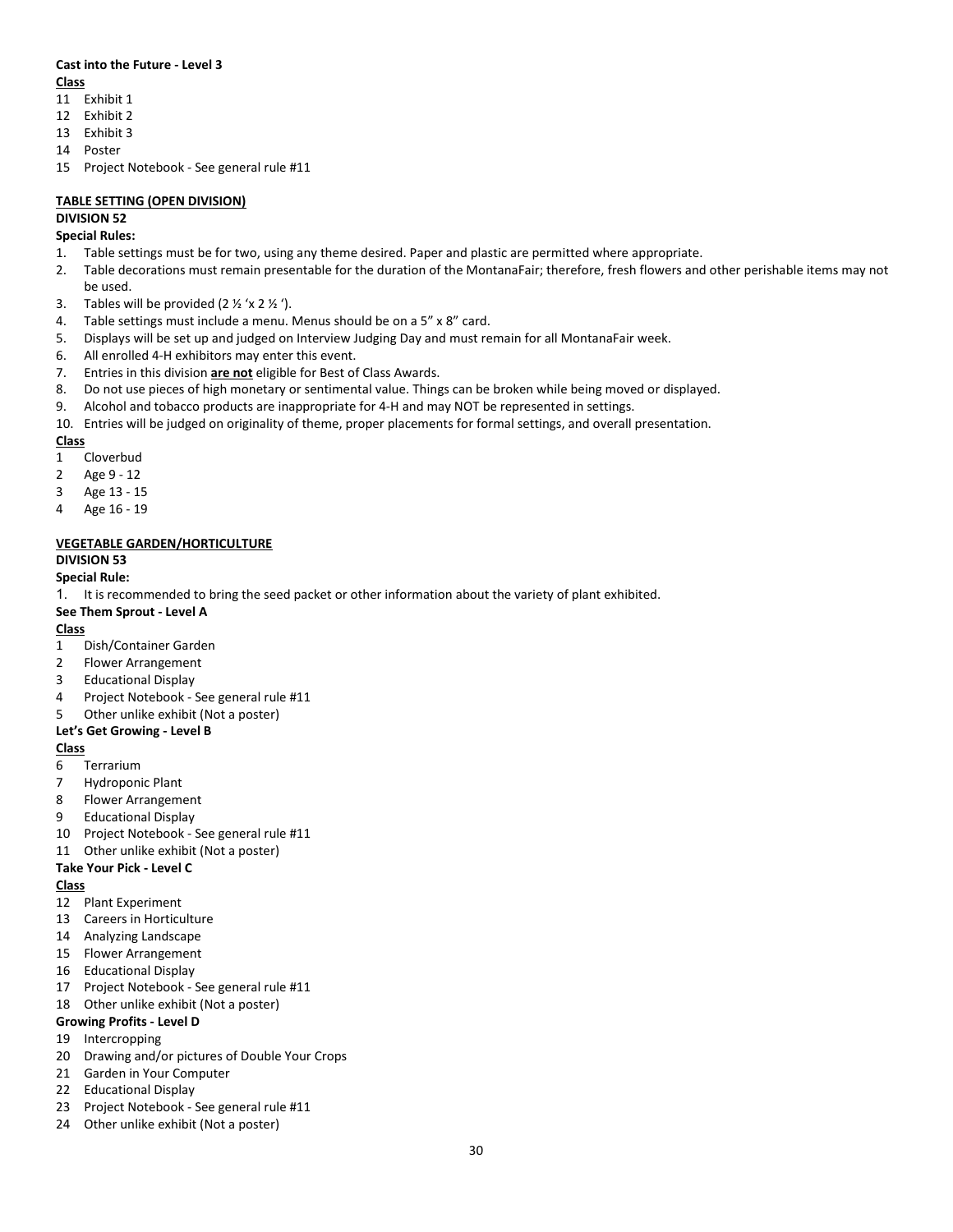## **Vegetable Garden**

#### **Special Rules:**

- 1. Anyone entered in any of the above Classes may enter Vegetable Garden.
- 2. Vegetables and/or fruits will be judged according to the specifications listed in "Exhibiting Vegetables and Fruits" by the Extension Horticulture Specialist.
- 3. Different varieties are acceptable.

## **Class**

- Beans, in pod (10)
- Beets, table (6)
- 27 Berries, any variety (1 cup)
- Broccoli (2 heads or bunches)
- Cabbage (2 heads) red or green
- Carrots (5)
- Cauliflower (2 heads)
- Corn, sweet, in husk (6)
- Cucumbers (3) any kind
- Egg Plant (2)
- Herbs, flavoring, 2 or more varieties in water
- Kohlrabi (5)
- Melon, any kind (1)
- Onions (6)
- Parsnips (3)
- Peas (12 pods)
- Peppers (5) any kind
- Potatoes (5) any kind
- Pumpkin (1) large or small
- Radishes (6, 1 bunch)
- Rhubarb (6 complete stalks, 1 bunch)
- Rutabagas (3)
- Spinach (3 plants with roots)
- Squash (2) any kind
- Swiss Chard (3)
- Tomatoes (5) any kind
- Turnips (5)
- Funniest Vegetable
- 53 Biggest or Heaviest Fruit or Vegetable
- Longest Vegetable
- Project Notebook See general rule #11
- Other unlike exhibit
- Other unlike exhibit
- Other unlike exhibit
- Other unlike exhibit

## **VETERINARY SCIENCE**

#### **DIVISION 54**

## **From Airedales to Zebras - Level 1**

## **Class**

- Educational poster on some aspect of Veterinary Science
- Educational display with special project write-up
- Project Notebook See general rule #11
- Other unlike exhibit (Not a poster)

## **All Systems Go - Level 2**

#### **Class**

- Educational poster on some aspect of Veterinary Science
- Educational display with special project write-up
- Project Notebook See general rule #11
- Other unlike exhibit (Not a poster)

## **On the Cutting Edge - Level 3**

- Educational poster on some aspect of Veterinary Science
- Educational display with special project write-up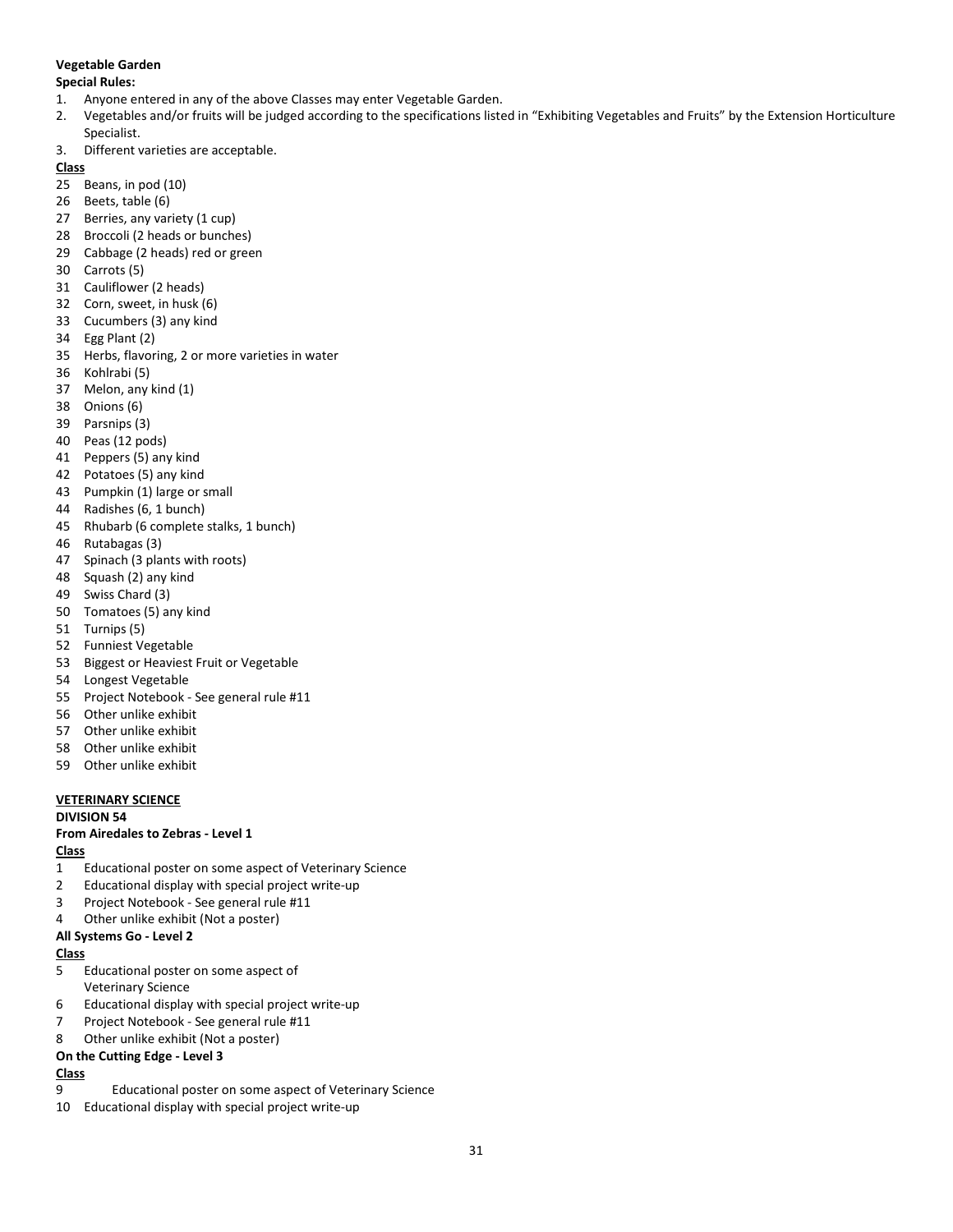- Project notebook See general rule #11
- Other unlike exhibit (Not a poster)

## **VISUAL ARTS DIVISION 55**

## **A Palette of Fun**

#### **Class**

- Article made of Cutting and Pasting
- Article made in Drawing
- Article made in Painting
- Article made in Sculpting
- Article made in Printing
- Article made in Fiber
- Article made in 3-D Construction
- Any other article
- Any other article
- Project Notebook See general rule #11

## **Sketchbook Crossroads**

#### **Class**

- Sketchbook of work in the project
- Colored pencil drawing
- Pen and ink drawing
- Natural dye creations
- Sculpture or mask
- Carving
- Mobile
- Any other article
- Any other article
- Project Notebook See general rule #11

#### **Portfolio Pathways**

#### **Class**

- Portfolio of work in the project
- Acrylic painting
- Watercolor painting
- Print
- Portfolio of examples of good and poor design
- Painting
- Any other article
- Any other article
- Any other article
- Project Notebook See general rule #11

#### **WEED SCIENCE**

## **DIVISION 56**

#### **Special Rules:**

- 1. Mounting cards should be white, lightweight cardboard or poster board.
- 2. Standard size mounts are 11  $\frac{1}{2}$  x 16  $\frac{1}{2}$  or 8  $\frac{1}{2}$  x 11". A ring binder is suggested for easy storage and display.

### **Weed Wise - Level 1**

Enter exhibits related to your project.

**Class**

- Exhibit 1
- Exhibit 2
- Exhibit 3
- Collect, identify, press, mount, and label 12 weeds. Seven annuals, two biennials and three perennials
- 5. Project Notebook See general rule #11

#### **Weeds on the Move - Level 2**

Enter exhibits related to your project.

- Exhibit 1
- Exhibit 2
- Exhibit 3
- Collect, identify, press, mount, and label 18 weeds. Include two biennials and four troublesome perennials
- Project Notebook See general rule #11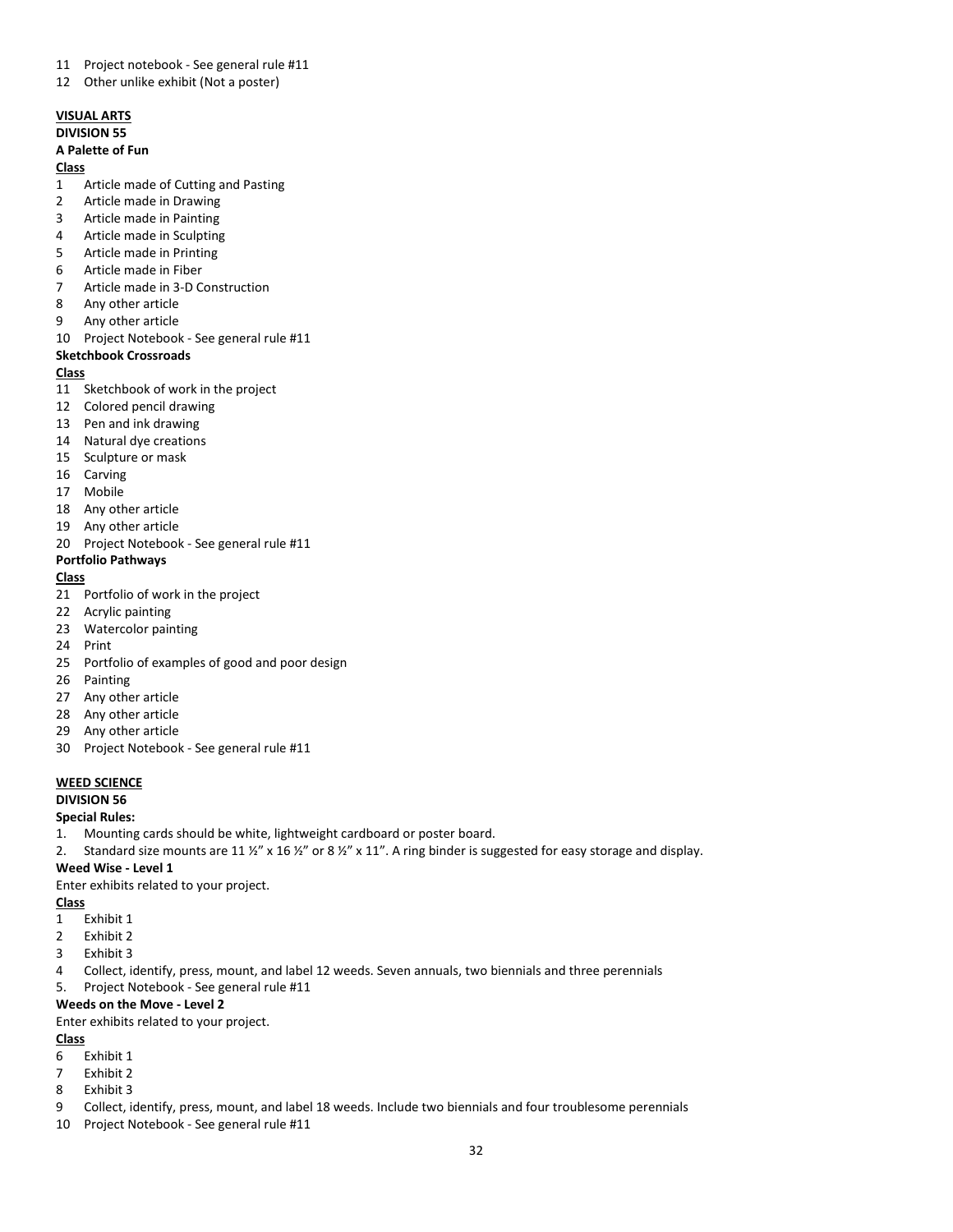#### **Weed n' Seed - Level 3**

Enter exhibits related to your project.

## **Class**

- Exhibit 1
- Exhibit 2
- Exhibit 3
- Collect, identify, press, mount, and label 20 weeds. Include at least three each of biennial and perennial weeds
- Project Notebook See general rule #11

#### **WELDING**

#### **DIVISION 57**

#### **Class**

- Exhibit 1
- Exhibit 2
- Exhibit 3
- Poster
- Project Notebook See general rule #11

#### **WILDLIFE**

#### **DIVISION 58**

#### **Class**

- Exhibit 1
- Exhibit 2
- Exhibit 3
- Poster
- Project Notebook See general rule #11

#### **WOODWORKING**

## **DIVISION 59**

## **Special Rule:**

1. Enter different exhibits from Working Plans using 4-H Woodworking Project books or other exhibit of comparable carpentry level.

#### **Measuring Up - Level 1**

## **Class**

- Exhibit 1
- Exhibit 2
- Exhibit 3
- Exhibit 4
- Project Plan
- Poster
- Project Notebook See general rule #11

## **Making the Cut - Level 2**

## **Class**

- Exhibit 1
- Exhibit 2
- Exhibit 3
- Exhibit 4
- Project Plan
- Poster
- Project Notebook See general rule #11

#### **Nailing it Together - Level 3**

#### **Class**

- Exhibit 1
- Exhibit 2
- Exhibit 3
- Exhibit 4
- Project Plan
- Poster
- Project Notebook See general rule #11

## **Finishing Up - Level 4**

- Exhibit 1
- Exhibit 2
- Exhibit 3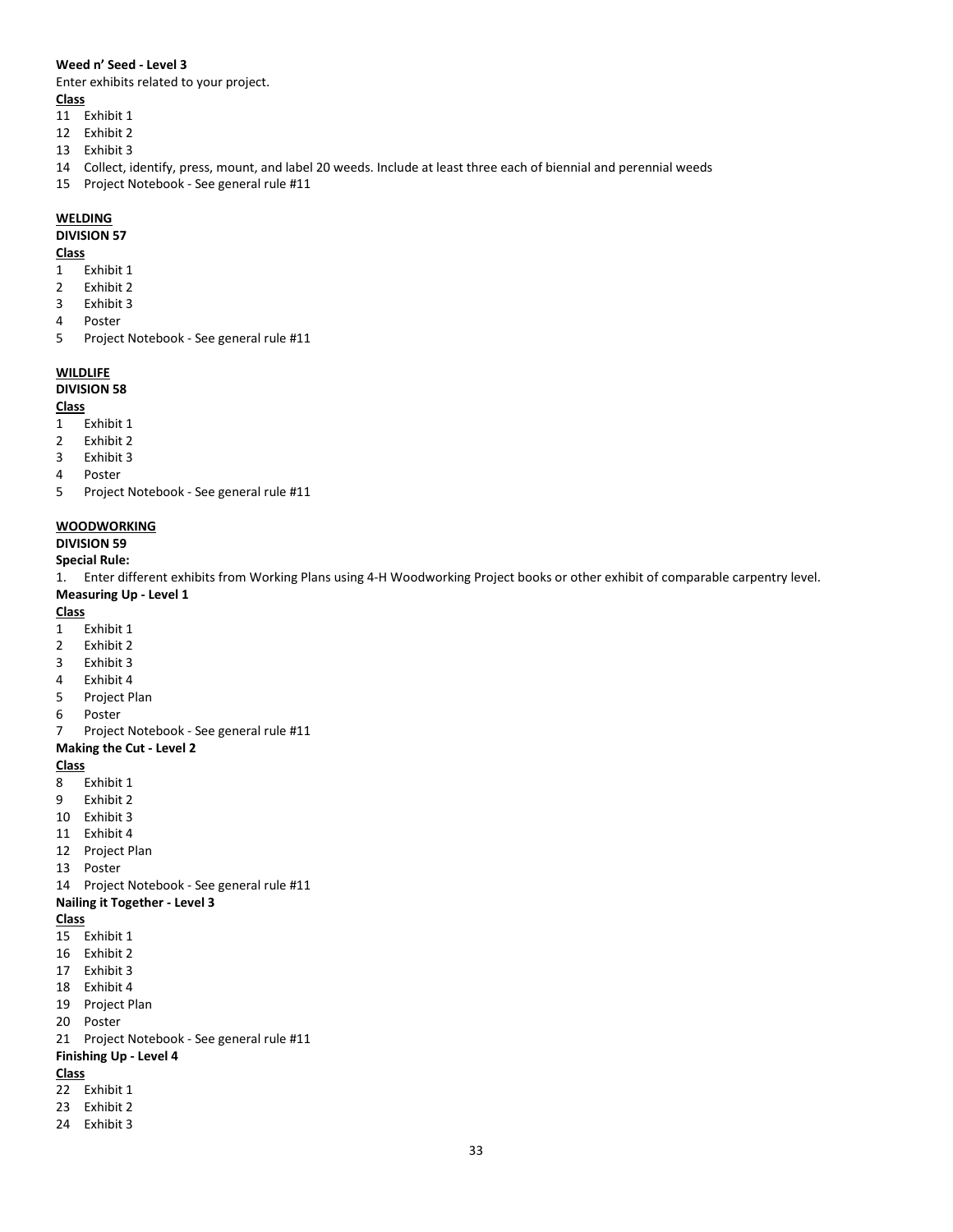- 25 Exhibit 4
- 26 Project Plan
- 27 Poster
- 28 Project Notebook See general rule #11

## **DEPARTMENT N ALL AROUND**

#### **DIVISION 96**

Only Yellowstone County 4-H & FFA Exhibitors are permitted to enter the All-Around Award Contest. Exhibitors should set goals and begin working on requirements **at the beginning of the 4-H year**. Enter this division with your other Department N entries online. Complete and turn in the Department N All Around form at Interview Judging day. The form is available at the Yellowstone County 4-H website: [http://yellowstone.msuextension.org/4h/MontanaFair.html.](http://yellowstone.msuextension.org/4h/montanafair.html)

You must participate in **all 7** categories listed below to receive premiums in the All Around Contest.

- 1. Be enrolled in at least one Department N Project. (10 points) Five extra points will be given for each additional Department N project up to 3.
- 2. Enter a minimum of 3 exhibits (same or different project, only 1 can be a small or large animal entry.) for Interview Judging day. (10 points). Five extra points will be given for each additional Department N exhibit up to 3.
- 3. All Class Judging (10 points).
- 4. Quiz Bowl (10 points).
- 5. At least 1 county, state, or national event prior to MontanaFair. (e.g., Project Day, Showcase, Family Orientation, Communication Day, Make-It & Take-It, Citizenship, Congress, County Shooting Contest-NOT practices or postal shoots-, Rec Lab, etc.) (10 points) Five extra points will be given for each additional Department N event up to 3.
- 6. One other MontanaFair activity promoting 4-H and its projects (e.g., hospitality, individual workshop, demonstration, showcase, junior coordinator, performing arts, edible arts) (10 points) Five extra points will be given for each additional Department N MontanaFair activity up to 3.
- 7. Turn in your My 4-H Year sheet, completed Department N All Around Form, and 1 completed Non-Animal Project & Financial Journal sheet on Interview Judging day. Record sheets will be checked. (10 points) Five extra points will be given for each additional, Project & Financial Journal, up to 3, in which an exhibit was entered from category #2. (It is not required that all activities in the project book be completed or that your book be turned in.)

Gold Award 120 - 145 points Silver Award 100 - 119 points Bronze Award 70 - 99 points

## **Class**

1 Department N All Around

## **DEPARTMENT N JUNIOR COORDINATOR AWARD (OPEN DIVISION)**

#### **DIVISION 97**

The Department N Junior Coordinator Award was developed to meet the following goals:

- Increase education at MontanaFair
- Increase participation in Department N at MontanaFair
- Develop exhibitor responsibility for 4-H MontanaFair events
- Develop leadership skills by working with other 4-H exhibitors on 4-H MontanaFair events

## **Special Rules:**

- 1. **Eligibility** All 4-H exhibitors (**excluding Cloverbuds**) entering Department N are eligible to compete for this award. Age is determined as of October 1, of the current 4-H year. You **MUST** enter Division 97 Class 1 on your Department N MontanaFair entry, and you must enter at least one judged exhibit in Department N.
- 2. **Awards** Prize money totaling \$750.00 may be distributed between coordinators based upon activity participation. Management reserves the right not to award the total amount if enrollment is low, entries are below standard quality, etc.

#### **Participating in the following activities will earn you points toward a monetary award:**

20 points - Big Event/Activity

20 points - 4-H area set-up or clean-up four (4) hours before Judging Day or four (4) hours on check-out day.

20 points - Interview Judging Day -  $\frac{1}{2}$  day - work the time when you are not being judged.

40 points - 4-H Public Relations Booth & Workshop total of two (2) hours. Workshop must be for at least 20 people and last at least 30 minutes.

- 3. **You will not compete for awards if there are more than four (4) scratches on your entry form.**
- 4. A chart will be kept at the MontanaFair clerks' desk to track participation.
- 5. Interviews will be held with those who wish to participate. We may limit participants to 25.
- 6. Department N Junior Coordinator participants can **NOT** apply to be MontanaFair Clerks.
- 7. "Department N Junior Coordinator" participants will be announced in the 4-H Newsletter. Scoring occurs during the MontanaFair. Participants will also receive a Department N Junior Coordinator Award Certificate.

### **Class**

1 Department N Junior Coordinator Award